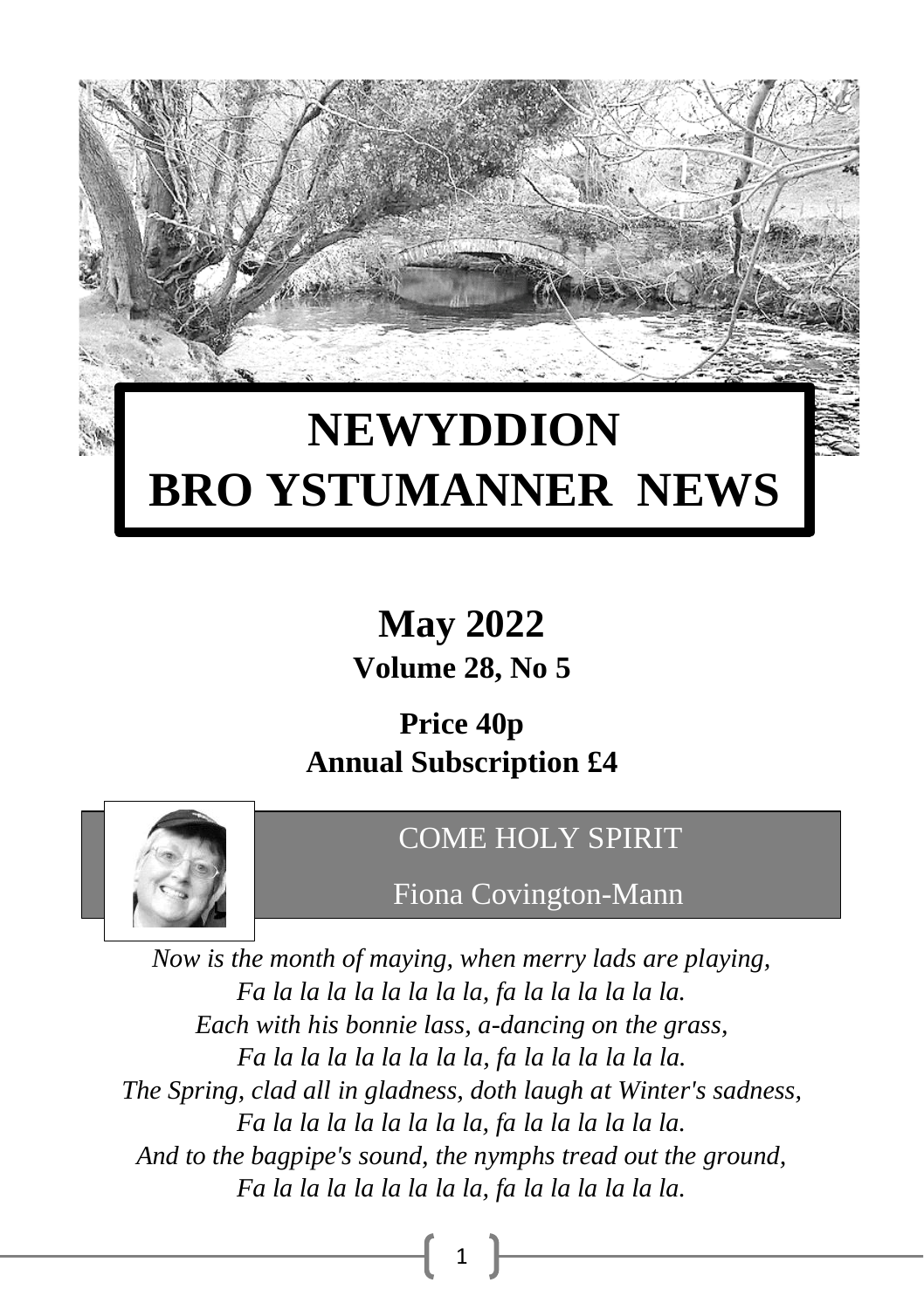Happy May Day! It's a day to celebrate spring, new birth and to put behind us the darkness of winter and to look ahead to the summer months. In this country as well as many other parts of the world, traditions and festivities are marking this day with everything from maypole dancing, to the singing of a Latin hymn from the Tower of Magdalen College, Oxford, to encountering 'Jack the Green Man', a mysterious figure linked to May Day celebrations.

May Day and Easter share an important and common link - the new life represented in the May Day festivities and the new life of the risen Christ bursting from the darkness of the tomb. "Alleluia! He is Risen!" to which we reply, "He is Risen indeed! Alleluia!" It is worth noting that this is said in the present tense: not the past or the future, but the present, showing that Jesus is with us now as well as yesterday and will be with us tomorrow. Jesus promises this: "I am with you 24/7/52 till the end of the era" (Matthew 28:20, from "The Word on the Street" Bible). So now we are walking with Jesus to his Ascension, when he is taken to Heaven, and then on to Pentecost. I didn't realise that there are almost as many days in Lent as there are in the Easter season, for Easter finishes at Pentecost, when we are given the peace, assurance and forgiveness that Jesus Christ stands among us through the gift of the Holy Spirit.

The 11 days between Ascension and Pentecost is known as 'Thy Kingdom Come', a global initiative of daily prayer for all Christian denominations, where we are asked to pray for five people to come to know Christ or to reaffirm their commitment to Christ and to pray collectively for the nations of the world. Never has there been a time when prayer is needed more than now as we pray for peace, tolerance and understanding across the nations of the world.

As a Response Pastor and Street Pastor I couldn't go out and serve the community without prayer undergirding what I do. I have witnessed people at their lowest and saddest times – after the Manchester bombing or Grenfell Towers. I have been with people at their happiest too – stag and hen parties (the Mad Golfers was a particularly memorable one!). I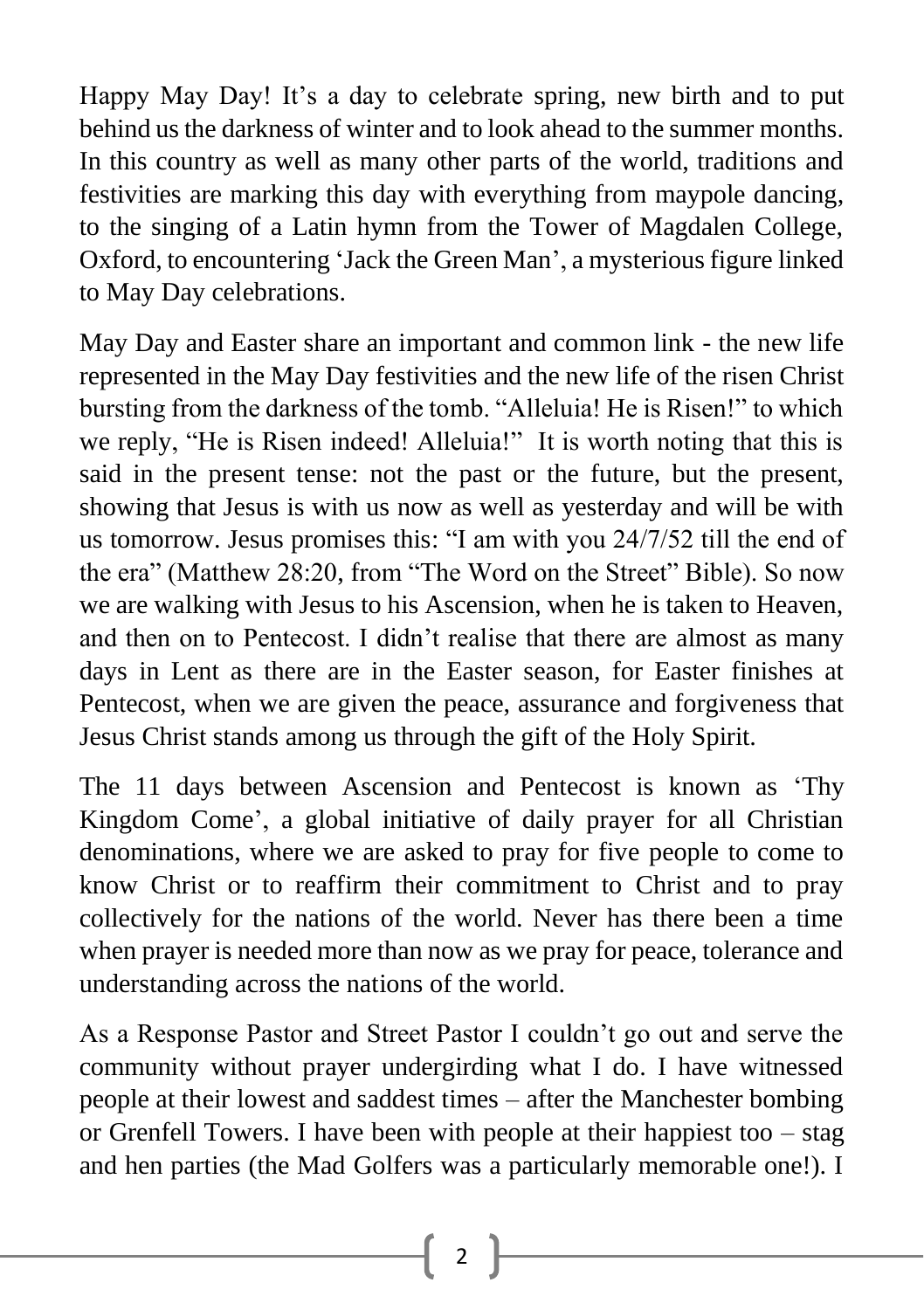have sat with drug addicts going through "cold turkey" and have waltzed along the Embankment with individuals on New Year's Eve, sung 'Shine Jesus Shine' with over 50 people rather worse for wear as they came/fell out of a nightclub at 4am….and then there's the usual proposals of marriage! All this and much more but all supported with the prayer.

'Come Holy Spirit' is the arrow prayer I use when faced with unknown situations. I have never been let down. I know that I'm supported in my ministry to the people I serve. It is the global prayer that is used throughout the 11 days between Ascension and Pentecost. Let's pray together for the peace in the world. Prayer is powerful. Let's make a difference in the world through prayer. Let us say together: "Come Holy Spirit."

Join the global wave of prayer: May 26th to June 5th 2022. [www.thykingdomcome.global](http://www.thykingdomcome.global/)

# Around Bro Ystumanner

### **Thy Kingdom Come: Light Up the World in Prayer May 26th – June 5th 2022**

**[www.thykingdomcome.global](http://www.thykingdomcome.global/)**

As Fiona explained in the Reflection at the start of this newsletter, this initiative, from Ascension Day to Pentecost, encourages Christians across the world to join in a global wave of prayer for more people to come to know the love and peace of Jesus Christ.

Started in 2016 as an invitation from the Archbishops of Canterbury and York to the Church of England, it has grown into an international and ecumenical call to prayer. There are various resources online or to order, or just pray your way!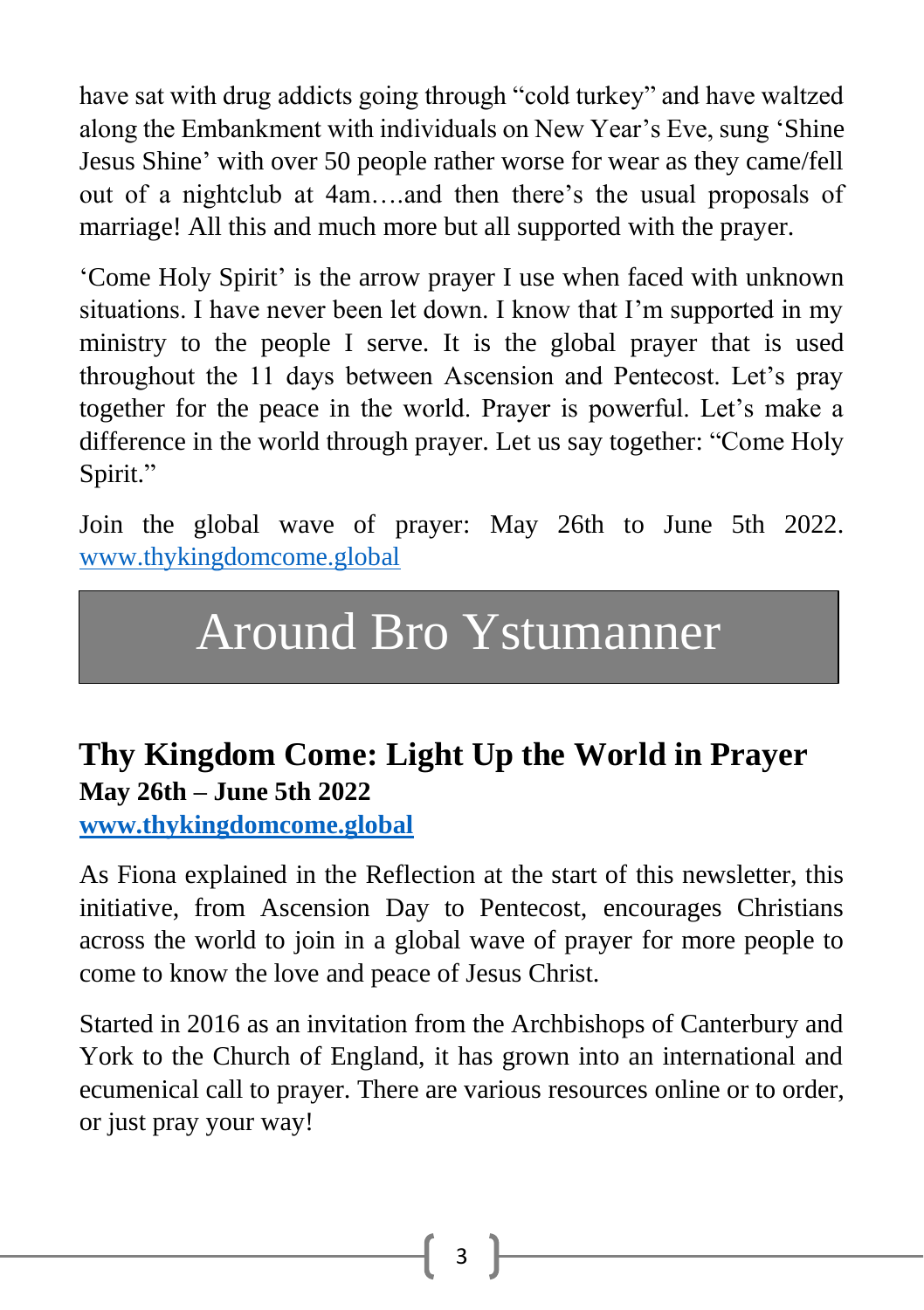Novena Booklet: Reflections on 1 Peter by Justin Welby, Archbishop of Canterbury. A short reflection on one or two verses each day with beautiful artwork by Anna Heslop.

Prayer Journal by Justin Welby. Designed to enable and stimulate our personal prayers, this booklet focuses on the simple prayer 'Come Holy Spirit', exploring how we experience the Holy Spirit as power, breath, water, fire, dove of peace, oil, comforter/advocate, wind, guarantee, words, and personal.

Both of these are free to download or £1.99 (plus any delivery charge) for a single copy via the website or Church House Publishing (cheaper with multiple copies).

Cheeky Pandas: Queen CJ and the Bouncy Castle. CJ imagines herself as queen of the castle, but can she be faithful like the best queens, kings, and rulers? A series of online, app, and written resources and activities encouraging children to think about faithfulness and how this can be shown to others. (Free to download or £1.50 plus any delivery charge for a single copy of the story book, but £5.00 plus delivery charge for 50!)

If you are unable to order resources online yourself, do contact me, as I have some copies of the Novena Booklet and/or the Prayer Journal available. The artwork from the Novena Booklet can be used to create Prayer Stations in your church. See online or contact me on how to get copies. – *Rev Ruth Hansford*

### **Meeting Together to Pray and Share Starting with Panad and Prayer Friday 13th May, 10.30-11.30 am, St Cadfan's, Tywyn**

In the Easter season, we hear the readings from Acts where the disciples meet together to pray and share. We used to have a monthly Ministry Team meeting, which had to stop during the pandemic. At the Ministry Area Council, we discussed reinstituting a monthly meeting to bring people together to pray and share. We recognise that everyone has a role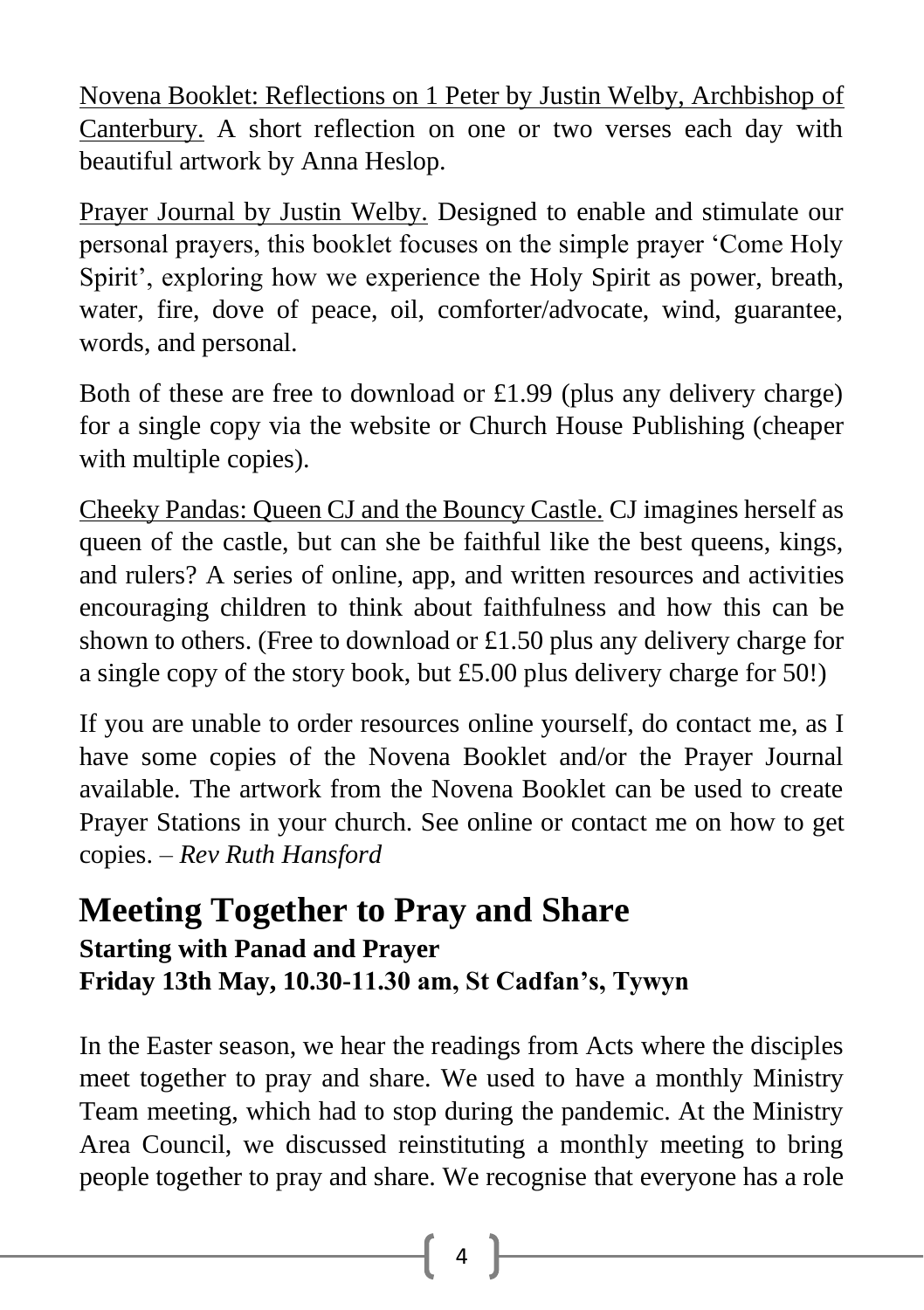in our prayer and ministry, so wanted a structure that allows involvement of people across the Ministry Area. We are therefore trialling a threemonthly cycle of more informal meetings. One month will be a more general time for Panad and Prayer for anyone in the Ministry Area, one month will be a Pudding and Planning to share ideas for services and events for up to six months ahead, and the last will be Panad and Chat – an opportunity for churchwardens, treasurers, and secretaries to meet up and share any ideas or issues they have. I will endeavour to be at all the meetings. Each meeting will only be an hour long and will involve a time for refreshments and a time for prayer!

The Pudding and Planning meetings are being held in the evenings to allow those who work to be there. People are encouraged to have supper at home and then come along for pudding! – *Rev Ruth Hansford*

## **Zoom Services**

This Easter marks two years since the beginning of the Zoom Service set up by David Rynn and run throughout the last two years by a team from Aberdyfi and elsewhere. It has provided an important space for people from our communities and beyond to come together to worship and share with each other at a time when the chances to see family and friends were so limited and 'live' church services were not possible. It has been greatly appreciated by those who have attended and has allowed old friends to keep in touch and new friends to join the Bro Ystumanner family.

St Peter's, Aberdyfi are now moving to weekly live services (and moving back to 11.15am from the beginning of May), as we encourage people to meet together in our churches when they are able. Therefore, it is difficult for the current team to enable the services in the way they have been doing. We will therefore only have one Zoom Service in May, on Sunday 8th May. In discussion at the Bro Ystumanner Ministry Area Council Vestry Meeting on Tuesday 26th April, it was decided to set up a Digital Ministry Working Group to explore the way forward with Zoom services and other forms of Digital Ministry, such as recording services at our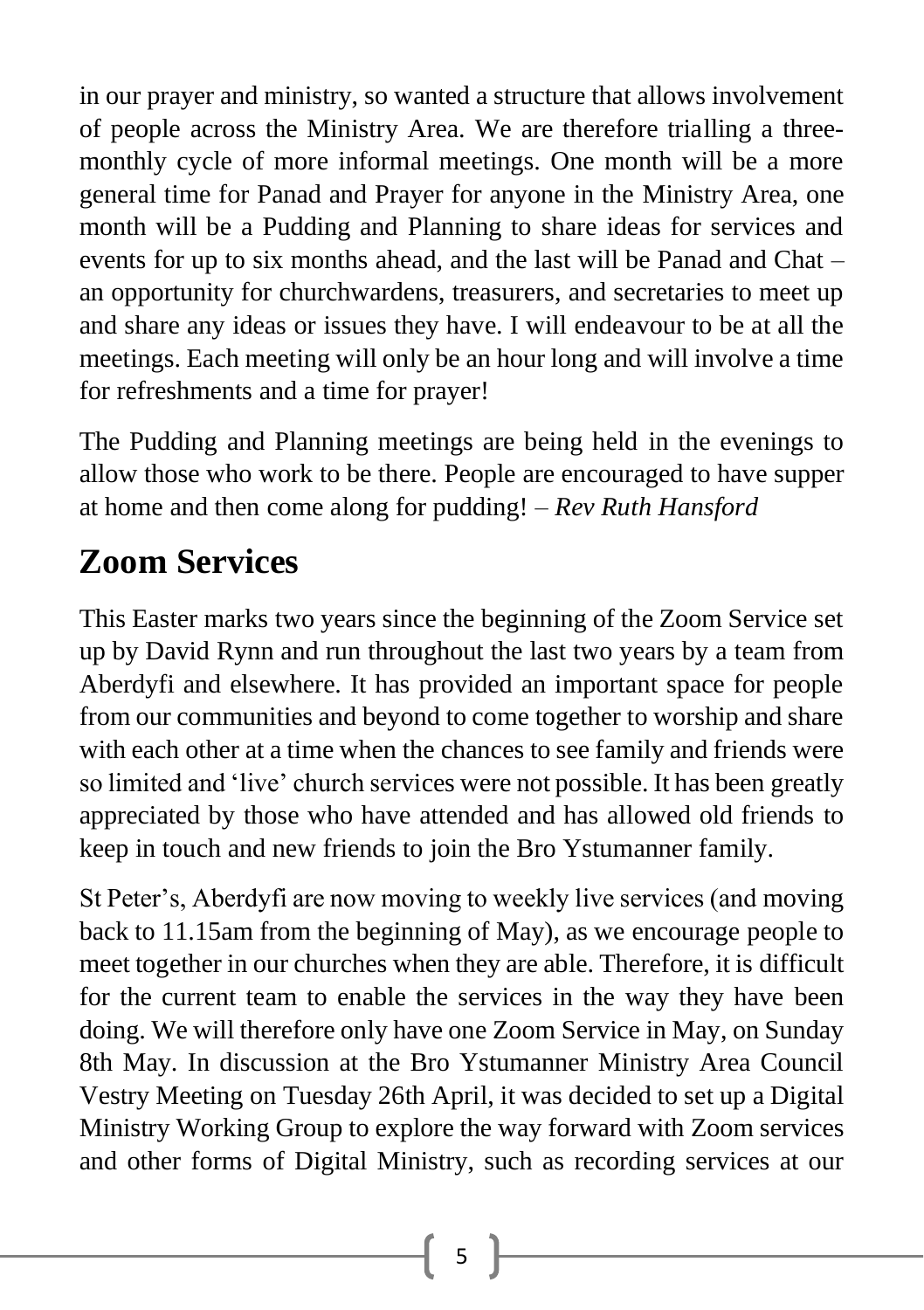different churches to be available on our website or used in residential care home settings.

If you would be interested in helping enabling Zoom services in the future by helping on the technical side (training can be given), or taking part in the service (readings, prayers etc), or would appreciate their continuation, do please contact Rev Ruth (see Contacts for details). In the meantime, there will be a Zoom service this month on Sunday 8th May.

If you would be interested in being part of the Digital Ministry Working Group, please contact Paul Inman [\(paul.pninman@gmail.com;](mailto:paul.pninman@gmail.com) 01654 711 633).

In the meantime, I would like to express my sincere thanks to David Rynn, Alison Sayes, Paul Inman, David Church, members of the clergy, and various readers and intercessors for their enabling of the Zoom Service, as it has contributed in a very special way to the ministry and worship of our Ministry Area. – *Rev Ruth Hansford*

## **Monthly Prayer Walk**

### **Thursday 19th May, 10am Meeting at St Celynnin's Church, Llwyngwril Please bring a packed lunch with you**

We are going to begin our longer itineraries this month in the hope that the weather will be a bit cheerier than it has been in April! We will begin at St Celynnin's Church and head south along part of the Wales Coast Path towards Rhoslefain. The exact route will depend on the weather and participants, but there is a choice of possible routes that will bring us back slightly further inland and back down to the village by 4pm. You will need good walking shoes as we will be walking across fields as well as along lanes, as well as a packed lunch and something to drink. We will stop periodically to hear a poem or a Bible reading and say some prayers, but there is no requirement to pray yourself. If you need a lift, do please get in touch with Rev Ruth (01654 710255). Everyone is welcome!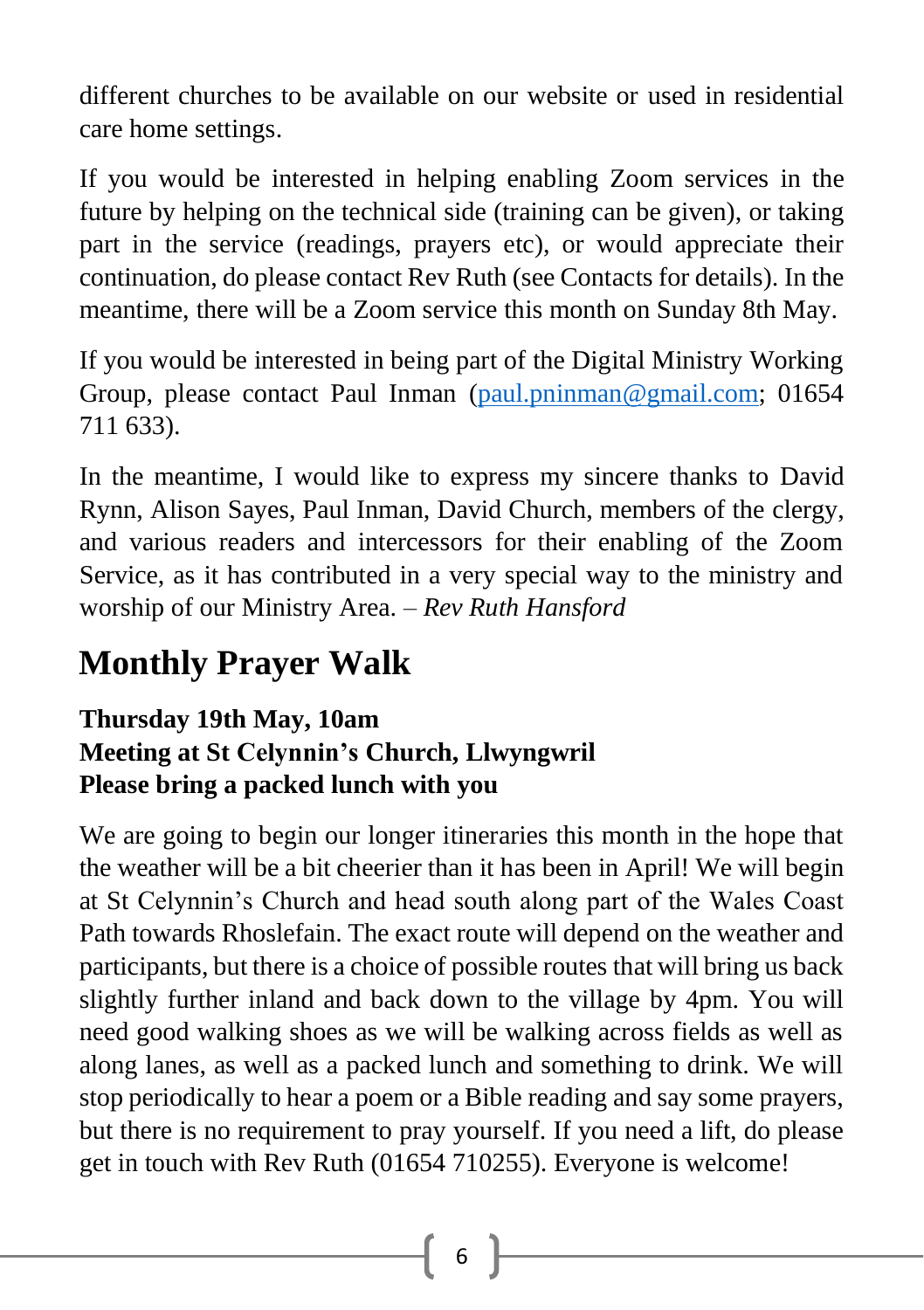### **Crafts for Giving Monday 9th May, 2pm-4pm St Cadfan's Church, Tywyn**

If you would like to knit, crochet, or create something in some other way to give away, please feel free to come along or do something at home to be blessed at one of our meetings. Everyone is welcome! If you require patterns or more information, or know of someone who would appreciate the gift of a prayer shawl or lap blanket, please contact Mrs Sue Whitehouse (01654 712 275) or Rev Ruth Hansford (01654 710255).

### **Donations welcomed**

If you have any machine-washable (ideally) knitting yarn that you don't need lurking in a drawer or cupboard somewhere, or would be willing to buy and donate some to the Crafts for Giving group, it is always appreciated. Thank you to all those who contribute to the group in this way.

## **In memory of those who have died: Enfys Engylion/A Rainbow of Angels**

If you would like a handcrafted angel in memory of someone who has died, do please contact Rev Ruth (01654 710255; [ruthhansford@esgobaethbangor.net\)](mailto:ruthhansford@esgobaethbangor.net) with the name of the person, and the names and addresses of those who would like an angel.

### **The Queen's Platinum Jubilee**

### **Celebrating a Life Lived with Grace Platinum Jubilee Weekend: 2nd–5th June 2022**

On 6th February this year Her Majesty The Queen became the first British Monarch to celebrate a Platinum Jubilee, marking 70 years of service to the people of the United Kingdom, the Realms and the Commonwealth. She has become a greatly respected and loved figure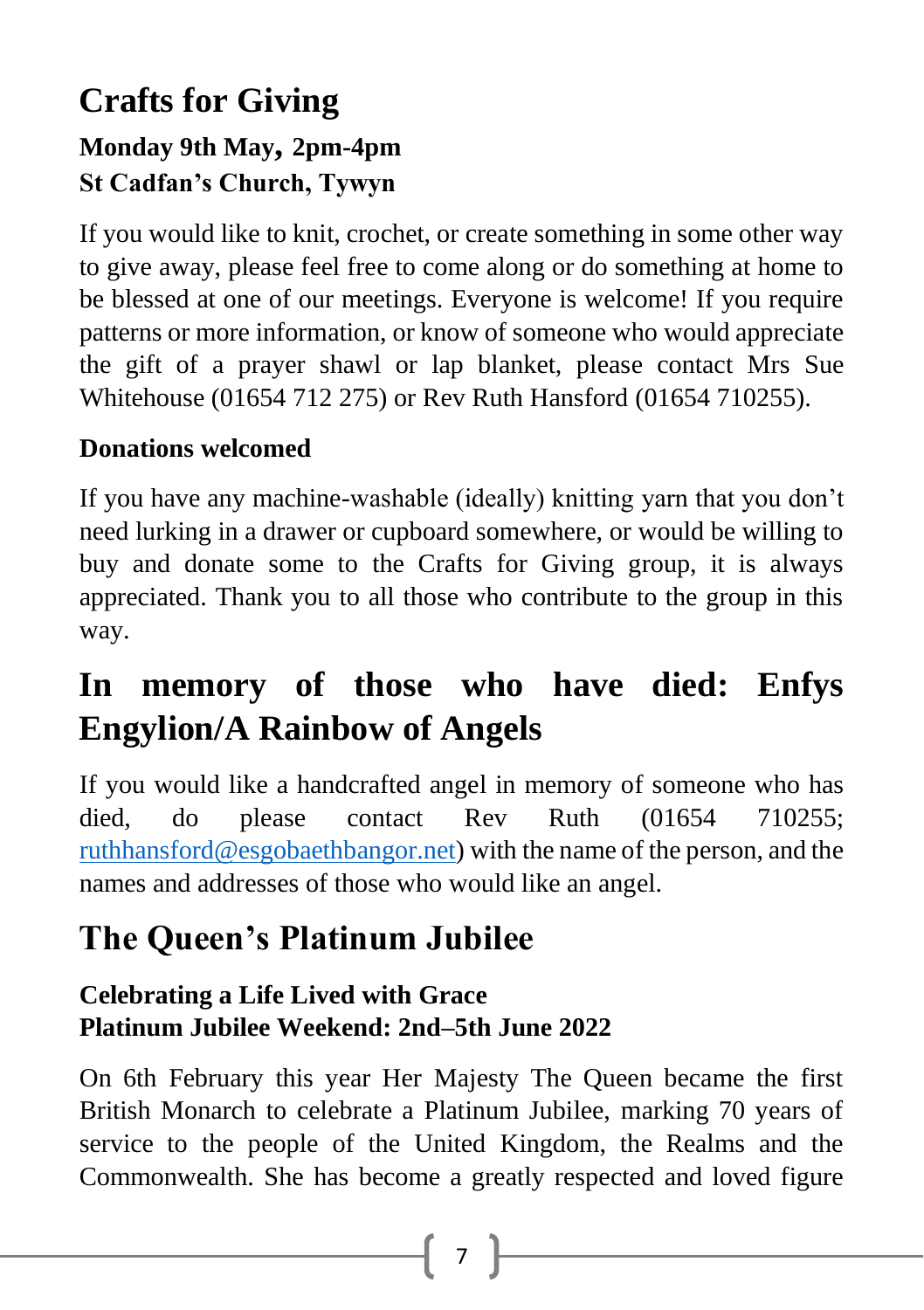around the world. On April 21st she celebrated her 96th birthday, and we now have the opportunity to join together in our communities and churches to celebrate with thanksgiving her long and amazing life of service and the faith in Christ she has witnessed to in word and action.

In her anniversary letter, the Queen wrote, 'As we mark this anniversary, it gives me pleasure to renew to you the pledge I gave in 1947 that my life will always be devoted to your service…As I look forward to continuing to serve you with all my heart, I hope this Jubilee will bring together families and friends, neighbours and communities – after some difficult times for so many of us – in order to enjoy the celebrations and to reflect on the positive development in our day-to-day lives that have so happily coincided with my reign. Your Servant, Elizabeth R.'

There are many events over the four-day Bank Holiday weekend, but below there are some ways we as churches may wish to add to the celebrations.

#### **Two new hymns for the occasion**

A Life Filled with Grace: the new Song for the Commonwealth produced after a competition for lyricists and then composers across the Commonwealth. With lyrics by Lucy Kiely from Australia and music by Vincent Atueyi from Nigeria, it will be sung by choirs across the Commonwealth at the lighting of Platinum Jubilee Beacons across the United Kingdom and in all capital cities of the Commonwealth at 9.45pm local time on Thursday 2nd June. Sheet music and various recordings can be found online [\(www.commonwealthresounds.com/qpjb/a-song-for](/Users/ruthhansford/Library/Containers/com.apple.mail/Data/Library/Mail%20Downloads/08EEE406-D887-4934-BCD7-969112A41264/www.commonwealthresounds.com/qpjb/a-song-for-the-commonwealth)[the-commonwealth\)](/Users/ruthhansford/Library/Containers/com.apple.mail/Data/Library/Mail%20Downloads/08EEE406-D887-4934-BCD7-969112A41264/www.commonwealthresounds.com/qpjb/a-song-for-the-commonwealth).

Rise Up and Serve: HOPE Together, a Christian organisation that seeks to resource and enable churches to make Jesus known by word and action, has commissioned a new anthem for the Platinum Jubilee, which has been written by Graham Kendrick, Mal Pope and the contemporary worship band Rend Collective. Lyrics, sheet music, backing tracks, and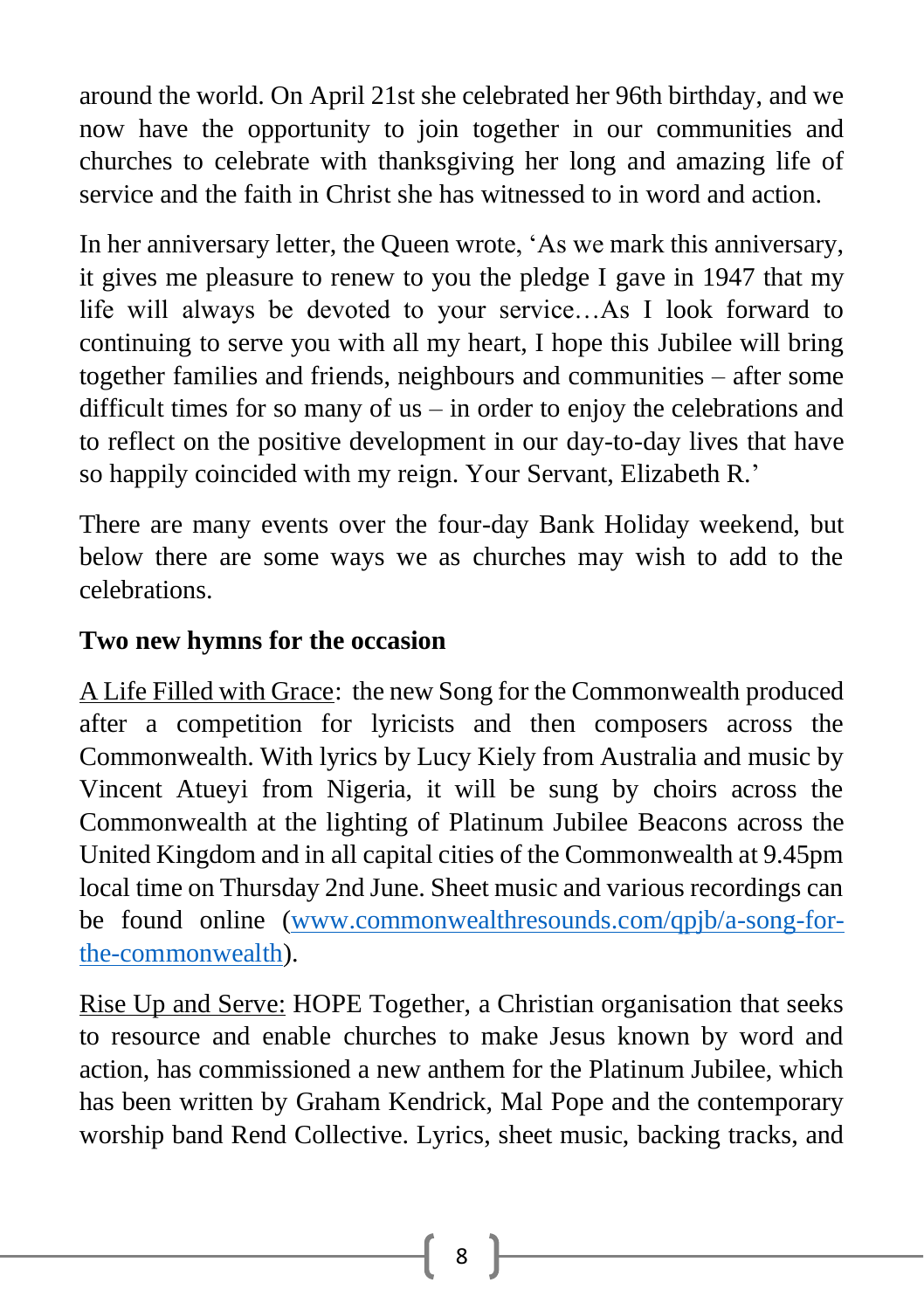a resource track can be downloaded from the HOPE Together website [\(www.theplatinumjubilee.com/sing\)](/Users/ruthhansford/Library/Containers/com.apple.mail/Data/Library/Mail%20Downloads/08EEE406-D887-4934-BCD7-969112A41264/www.theplatinumjubilee.com/sing).

### **Souvenir: Our Faithful Queen – 70 Years of Faith and Service**

HOPE Together have a produced a 64-page gift book for the Platinum Jubilee which includes rarely-seen prayers from a book of devotions written by the former Archbishop of Canterbury for the Queen to use from 1st May to 2nd June 1953 – her Coronation Day – of which only six copies were printed. This booklet is meant as a gift and conversation starter to talk to family and friends about her faith, prayer and the Bible. I have ordered 100 copies (but can order more), which comes to £1.20 per copy (with delivery costs). If churches would like copies to give to their congregations and community, or individuals would like one for themselves, do please get in touch – or order some yourselves from the HOPE Together website.

### **A Service of Thanksgiving for the Platinum Jubilee**

On 5th June, we celebrate Pentecost, the birthday of the Church. This special day, when we celebrate the gift of the Holy Spirit inspiring the disciples to share the good news of Jesus with people from all nations, seems a fitting occasion to give thanks for Her Majesty the Queen in her faithfulness to serving God and the people of the United Kingdom, the Realms and the Commonwealth.

Therefore, across our churches we will have a special Service of Thanksgiving for the Platinum Jubilee to celebrate.

## **Stations at Stations**

Stations at Stations on Good Friday on the Talyllyn Railway was led by the retired Archbishop of Wales Rt Rev Barry Morgan, who is well known to many of us as he was previously Archdeacon of Merioneth and Bishop of Bangor before he went to be Bishop of Llandaff. It was well supported ecumenically, and visitors joined us too. The train fare was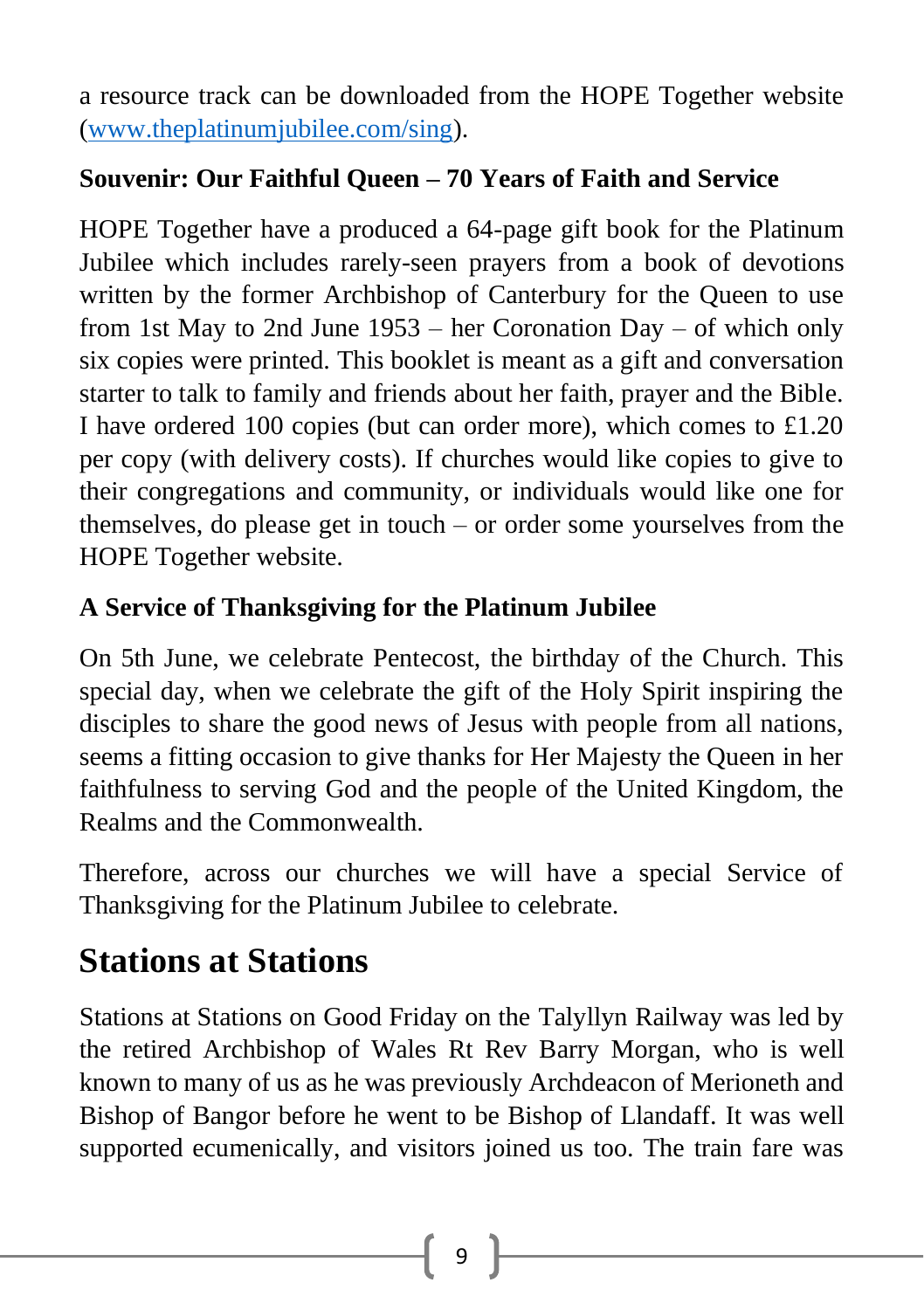nominal, for which we thank the Talyllyn Railway, as it meant that people could give generously.

Again we are giving the money donated to the Bishop of Matabeleland (Cleophas Lunga) for work in his diocese and this year it will go to the building of a new church near the Victoria Falls dedicated to the Holy Trinity. The 'ground breaking' ceremony took place on February 26th 2022 and Bishop Cleophas sent us some photographs of that which were on display at Stations at Stations and are now in St. Cadfan's. Perhaps the display should move round the churches in the Ministry Area.

It is a sobering thought that, in a country that is suffering deprivation, and where people live and work in conditions that we find difficult to comprehend, the church congregations are growing!

The collection on the train raised £294 and I was given a further £56 on Easter Day making a total of £350 which is excellent and Bishop Cleophas is extremely grateful.

He and his wife, Sonene, are spending four weeks in the UK in the summer to attend the Lambeth Conference – a two-week gathering of all the bishops in the Anglican Communion. He plans to come to Tywyn for a few days after the Conference before he and Sonene fly back to Zimbabwe, and has agreed to talk to a meeting of local Christians about his diocese and his work – as he did the last time he stayed with us. Watch this space for details.

Bishop Cleophas says that it is very suitable that the money we are donating to his diocese comes from an event on the Talyllyn Railway because the history of the Anglican Church in Southern Africa has been closely related to the development of the railways. In 1892 the Railway Mission was founded in Grahamstown diocese and this was the forerunner of the South African Church Railway Mission which continued to work in Zimbabwe until 1980. The final service held by the Railway Mission was held in Bishop Cleophas' diocese in the Victoria Falls Hotel Chapel on April 6th 1980. When the Mission closed its work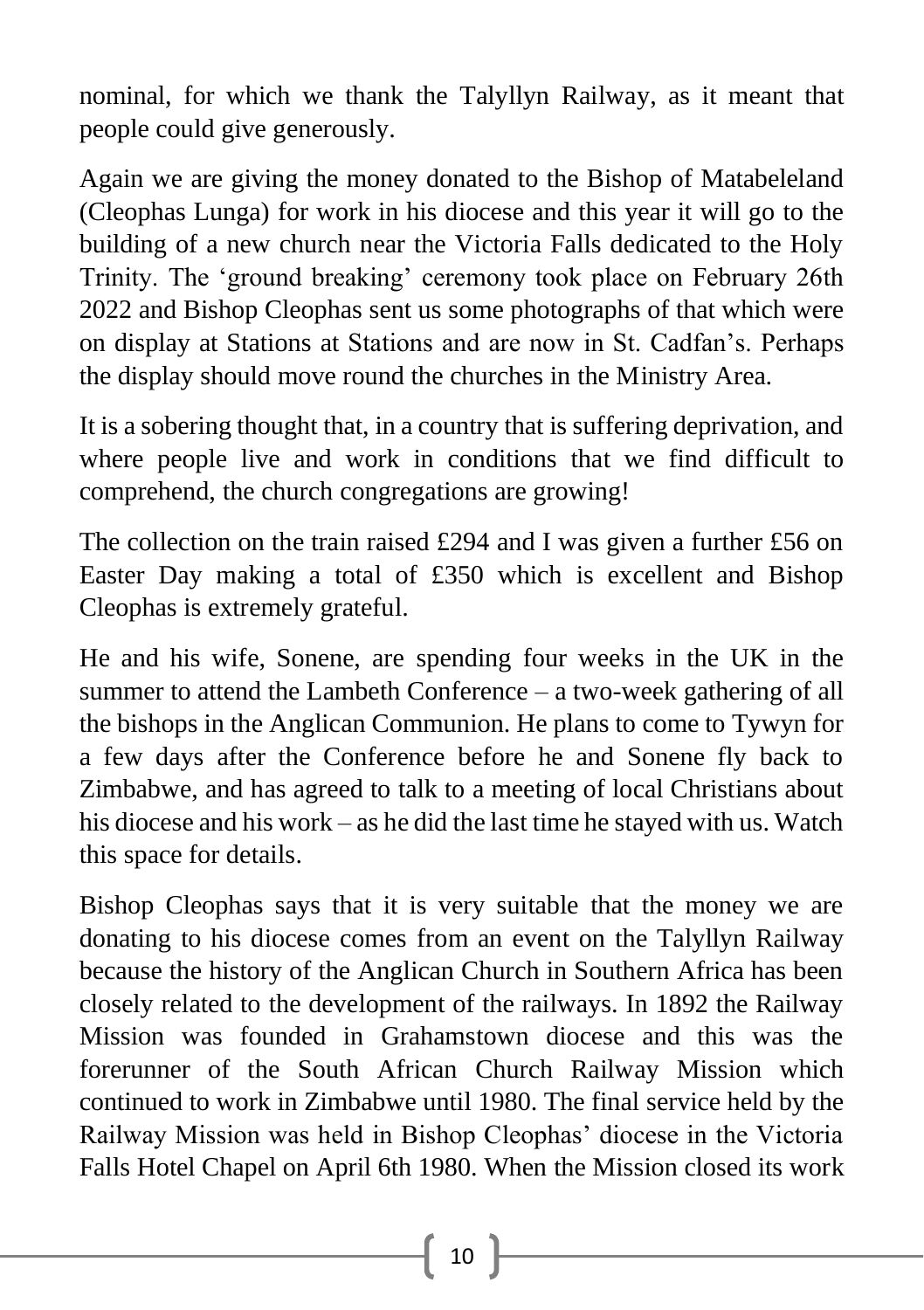was taken over by the various dioceses. As Bishop Cleophas says, 'The Church does not remain static and continues to grow.'

If anyone unable to attend Stations at Stations wants to make a donation to the new church that is being built in Matabeleland, please give it to me and I will ensure that it reaches Bishop Cleophas. *- Nigel Adams*

# Thinking green

## **Eco Ystumanner**

Those of you who receive the newsletter in hard copy may have noticed that it has now gone green. The paper for the newsletter, various Ministry Area papers and documents, and service booklets is no longer white, but has a green/grey tinge. This is because we are now ordering paper from The Green Stationery Company [\(www.greenstat.co.uk\)](/Users/ruthhansford/Library/Containers/com.apple.mail/Data/Library/Mail%20Downloads/08EEE406-D887-4934-BCD7-969112A41264/www.greenstat.co.uk), and what we have chosen to use at the moment is off-white, because it uses de-inked low-grade household waste material – the most difficult to recycle and often consigned to landfill. Whiter recycled paper is available from the company, but we thought it would be good to support the recycling of paper that is normally put in landfill. Recycled paper is a bit more expensive, but it is only by making such choices that we can make it such big business that it becomes the norm and cheaper. In the meantime, it does cost to save the planet, but we can't afford to lose it. The Green Stationer Company also do recycled paper hand towels that are now in use in St Cadfan's.

# News from the Churches

## **Aberdyfi**

It was wonderful to celebrate services in church again during Holy Week.

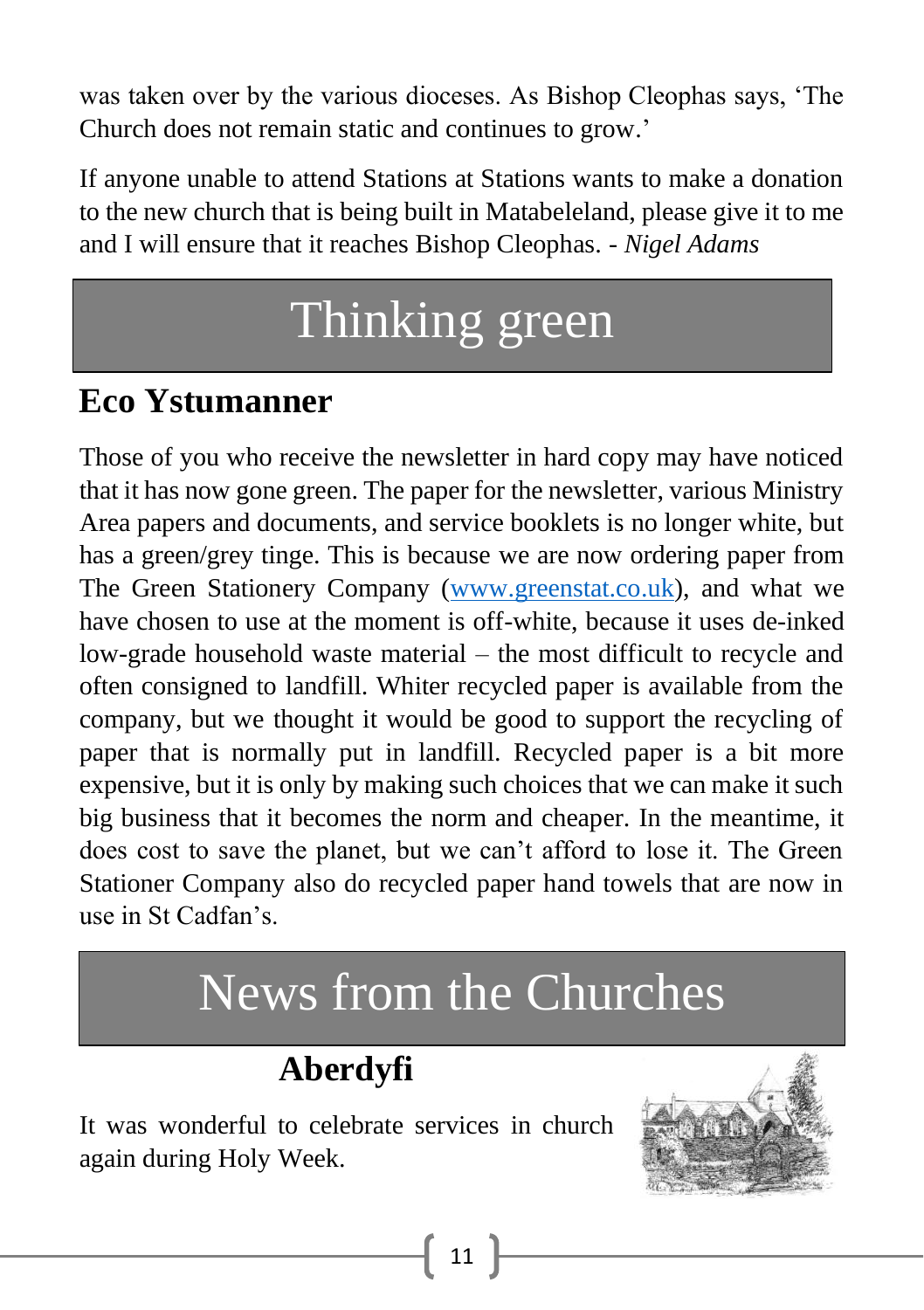The Palm Sunday morning worship service was celebrated by our worship leaders and the traditional palm crosses were distributed to the congregation. The gospel reading described how Jesus entered Jerusalem riding on a donkey. This immediately brought to mind a lovely poem that I learned many years ago.

### **The Donkey**

When fishes flew and forests walked And figs grew upon thorn, Some moment when the moon was blood Then surely I was born.

With monstrous head and sickening cry And ears like errant wings, The devil's walking parody On all four-footed things.

The tattered outlaw of the earth, Of ancient crooked will; Starve, scourge, deride me: I am dumb, I keep my secret still.

Fools! For I also had my hour; One far fierce hour and sweet: There was a shout about my ears, And palms before my feet.

- *G. K. Chesterton*

The Maundy Thursday Agape service was held at the Literary Institute in Aberdyfi at 7pm. Rev Ruth led a short service of blessing followed by a bring and share supper. Everyone who attended really enjoyed the service that allowed people to remember the important events at the last supper with Jesus and afterwards enjoy the food with friends.

The United Good Friday Procession was held in Aberdyfi. A group of worshipers gathered at the Literary Institute at 11am to process around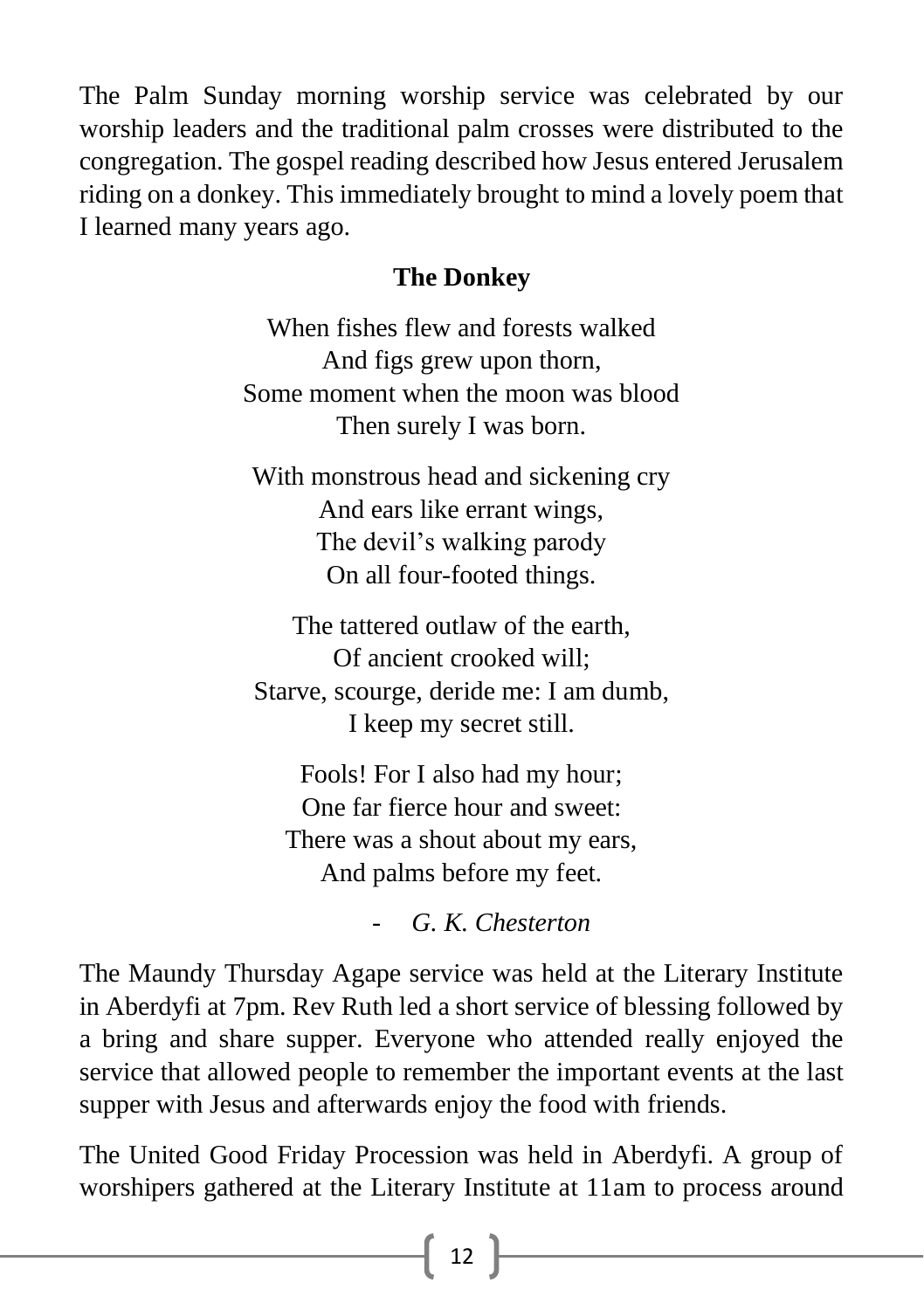the village led by a crucifer, stopping at the main churches for a short prayer and to sing an appropriate hymn. It was a glorious spring morning with many visitors in the village. It was particularly gratifying that during the procession the group was joined by visitors who wished to share in our worship.

The Easter Sunday Holy Eucharist was held in St Peter's at 11am. We were pleased to welcome a large congregation of regulars and many visitors to this important service. The beautiful weather, the glorious setting and a large congregation made this a very memorable event. We would like to thank our churchwardens and Rev Steve Rollins for helping to make this such a special celebration. - *Maciek Wood-Kaczmar*

### **Abergynolwyn**



Two lovely Services were held at St David's Church during April, one on Palm Sunday and one on Easter Day. Our Easter Day Holy Communion was officiated by Reverends Nigel and Celia Adams and was well attended. Thank you very much to everyone who

helped prepare the Church for Easter.

We look forward to two Services in May, Holy Communion on 1st May which also happens to be the day when Abergynolwyn are holding their famous duck race. The second service will be Morning Prayer on 15th May. Everyone is warmly welcome. - *Janet Wright*

## **Fairbourne**

The Church entrances were decorated with palm leaves and the cross erected in time for our Palm Sunday service; many thanks to the Hobbs family.



Our Easter Sunday Baptisms in St Cynon's went well and were well attended - with Easter eggs as an added bonus!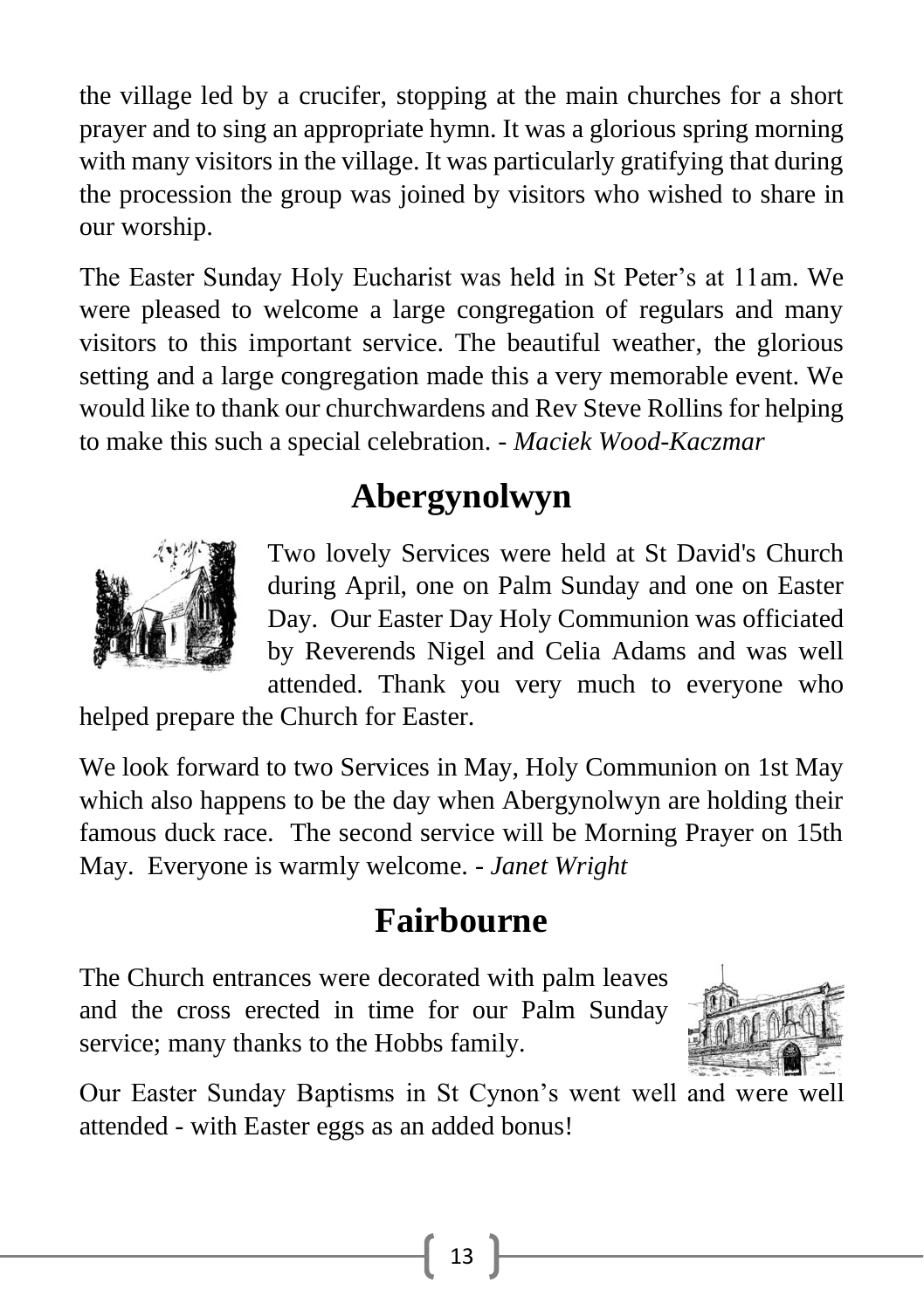In May, apart from our usual services, we will also have an All-Age Worship service. It is our intention to have St Cynon's open daily from May onwards, at least until winter! St Catherine's Arthog is open daily and many thanks to Pred, Rod and Jeanette for making this possible.

We remember those in our community both near and far who have asked for our prayers. We also pray for all those affected by and caught up by the ravages of conflicts across the globe.

If you know of anyone who would like our prayers, home communion or any pastoral support, please do get in touch. – *Rev George Williams*



## **Llanegryn**

*Details of May's services are on page 19.*

## **Llanfihangel y Pennant**



*Details of May's services are on page 19.*

## **Llwyngwril**



### **Celebration of the Cadfan Way at Llangelynnin Old Church**

Following the launch of the Cadfan Way through the

Welsh Literary Project at St Cadfan's Church on 6th March, 6th to 8th May marks the celebration of the second site on the route – Llangelynnin Old Church. Sian Northey, one of the poets on the Welsh Literary Project will be doing creative workshops with the Year 6 children at Ysgol Craig y Deryn on Friday 6th May. An event will be filmed at Llangelynnin Old Church revealing the new poems written for Llangelynnin Old Church. Due to the limitations of parking this event will be available online to view in Welsh with English subtitles. On Sunday 8th May, there will be a bilingual Evening Prayer on the Cadfan Way at 5pm for those locally – our first service at Llangelynnin since the pandemic began, and my first service there at all! – *Rev Ruth Hansford*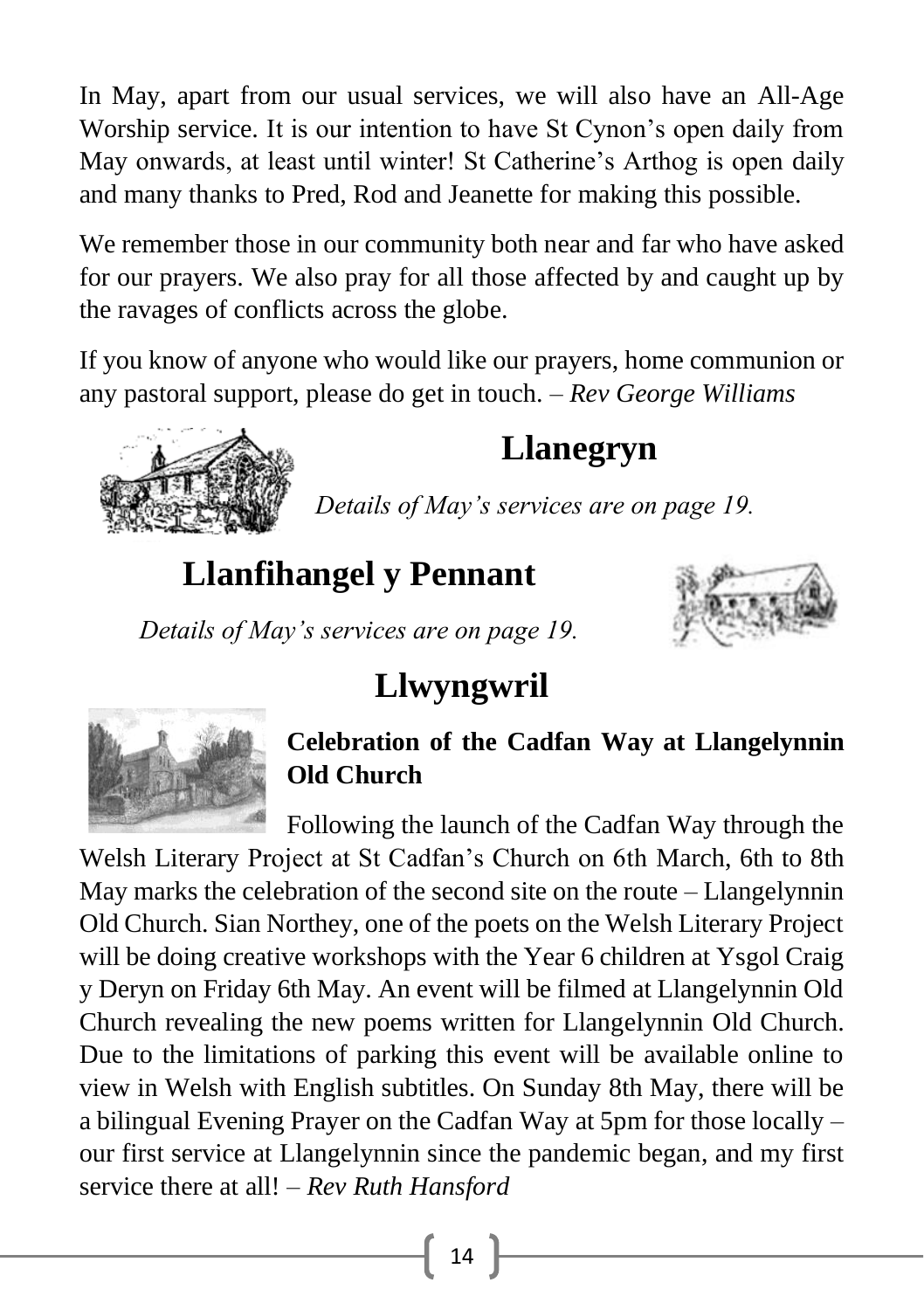### **Pennal**

Easter approached with promising sunshine and it was good to have Rev Ruth with us to start the journey with the distribution of palms and our 'riding on'. On Maundy Thursday evening Rev



Ruth joined us again for a peaceful compline; and on Good Friday morning the peace was continued with the very welcome return of Richard Lingard to our lovely small organ, and an hour of his usual eclectic choice of music for quiet contemplation. In the afternoon we had the Reflections at the Foot of the Cross, ending the service again with our moving to the wooden crosses and empty tomb on the little green hill in our church garden.

On Saturday a full church of family and friends came to remember and give thanks for the life of Mark Yorke - a service of sadness and joy, of moving and happy words, rousing singing and music, in a church flowing with a mass of flowers and greenery and country 'things' that Mark loved, followed by reunion over coffee – mainly in the sunshine outside.

Easter Sunday finally dawned, and with Rev Christine leading us and Richard Lingard back at the organ we sang our Alleluias and our full Pennal Eucharist and it was so good to welcome so many to the church (we ran out of service books) and the feeling that at last we might be moving out of pandemic mode. And certainly the church team had earned the Bank Holiday!

Now the summer approaches, which will see a coffee morning organised by the Ding Dong Dinner Ladies to raise funds for the Ukraine Appeal on Saturday 14th May; and the celebration of the Queen's Platinum Jubilee with a bring-your-own picnic on Sunday 5th June at 1.30pm on the Marian. The Dyfi singers have returned for their weekly practice and making plans for concerts; visitors put their names in the Visitors' Book. Easter has truly been a season of hope. – *Hugh Ramsbotham*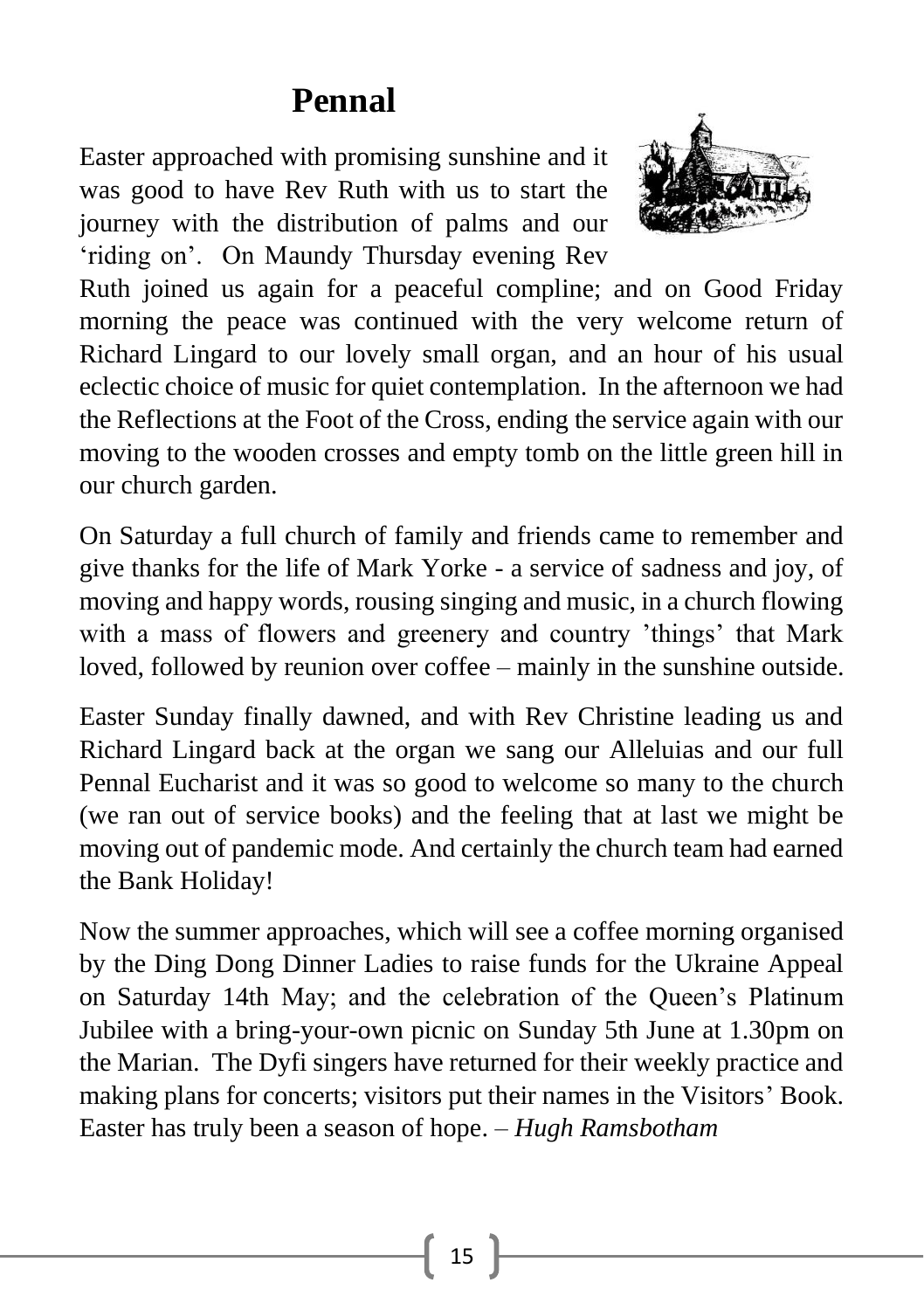## **Tywyn**



#### **A thank you**

After many years doing the flowers in St Cadfan's Church, Margaret Evans has retired. We should

like to thank her very much for all she has done, most of it unseen by members of the congregation. We just see and appreciate the flowers which result from her hard work and do not think about how they got there! Margaret's retirement means that, without a new volunteer, we shall no longer see flowers in church. Could you take it on? And once again, many thanks to Margaret. – *Meryl Gover*

**Congratulations...**... to everybody who worked so hard to resume St Cadfan's Easter Monday Market refreshment and sales stalls in church. The Market itself seems to have been very busy this year, and the total raised was a remarkable £475. - *Roger Whitehouse*

### **Join us for our May Bank Holiday Coffee Morning from 10am–12 noon on Monday 2nd May. There may also be one during the Platinum Jubilee Week!**

An Easter Sunday sunrise on Tywyn seafront – gathering at 6am to celebrate a service of shared open praise, readings and reflection, intercessory prayer and songs of praise. The weather was lovely and we were blessed with a glorious sunrise. – *Peter Chadwick, of St David and St Mair, Tywyn*



### **'Llefa'r Cerrig / Stones Shout Out' Consultation**

St Cadfan's is one of the five large medieval churches in the Diocese that are part of the 'Stones Shout Out' project to preserve, renew and improve these historical gems in a way that engages more people with their history and current life and ministry. As part of this, all the churches involved are now consulting with their communities on a series of draft plans that can be viewed on the Diocese of Bangor website:

<https://bangor.eglwysyngnghymru.org.uk/llefarcerrig/>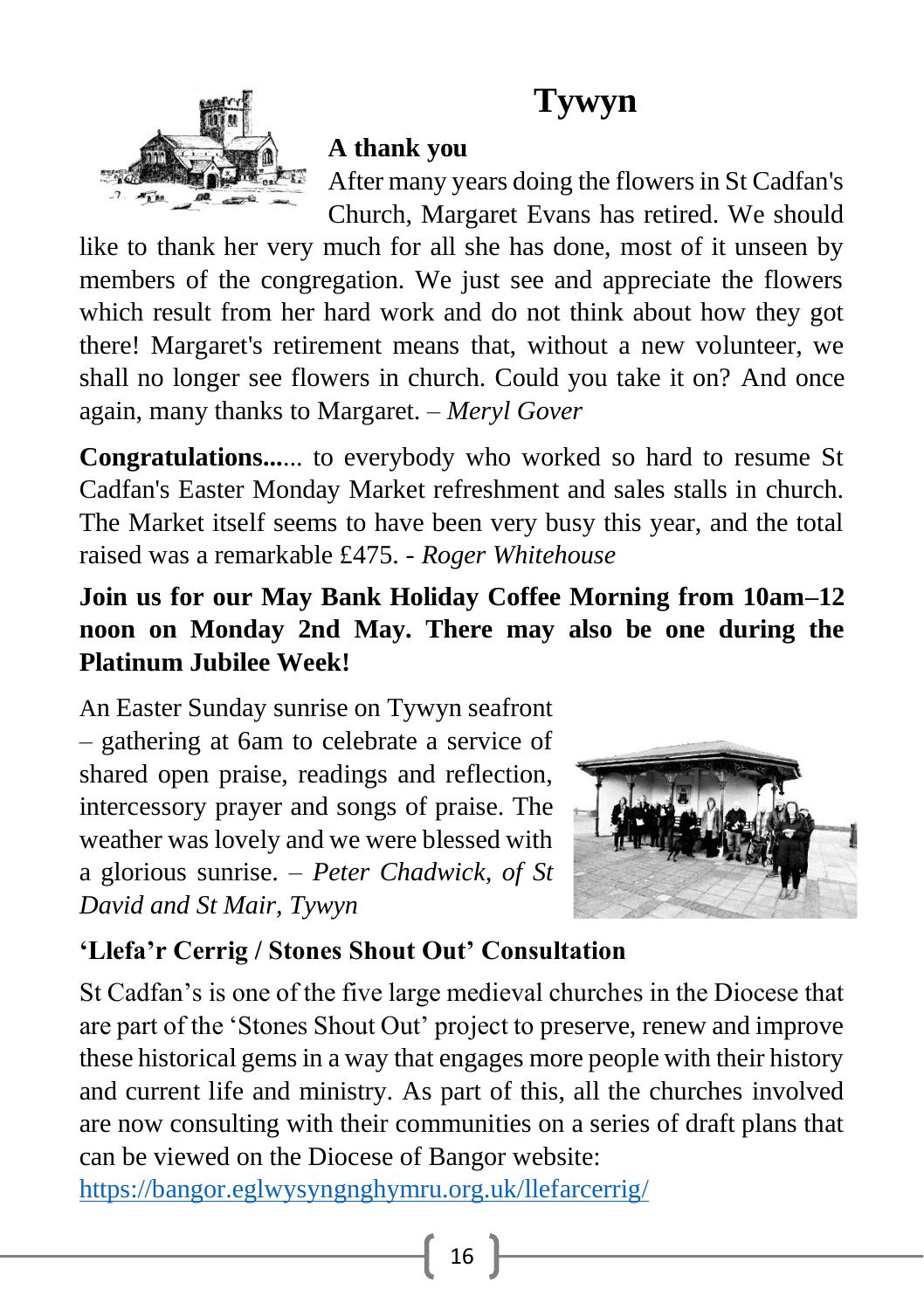The Diocese is planning to make an application to the Heritage National Lottery Fund for an initial development stage grant for this project in the coming month. Part of this process is finding out the views of church members, other churches, local schools and councils, and other groups and organisations and discovering what they think and what they would like to see is. The local 'Building Pilgrimage Group' that is working with the Diocese on this project has already identified various changes and amendments to the plans on the diocesan website, but **we would like to hear your views!**

There is a questionnaire accessible through the website link above, where you can fill in your views for St Cadfan's Church (and one or more of the others if you so wish). We would appreciate it if as many as people as possible would take the time to fill in the questionnaire. If you are not someone who does 'on-line' or you would prefer to have a conversation about your thoughts and ideas, please do contact Rev. Ruth Hansford.

# Dates for your diary



#### **Community Drop-In Centre**

Fridays 10.30am-2.30pm Neuadd Dyfi, Aberdyfi Join a group from the local area for a cuppa and a chat

#### **Golden Girls**

Last Friday of every month, 12.30pm for 1pm The Victorian Slipway, Tywyn Enjoy a lunch with friends - find out more from Trina on 01654 710422 or Anita on 01654 711633 (and see the image on the left for more information)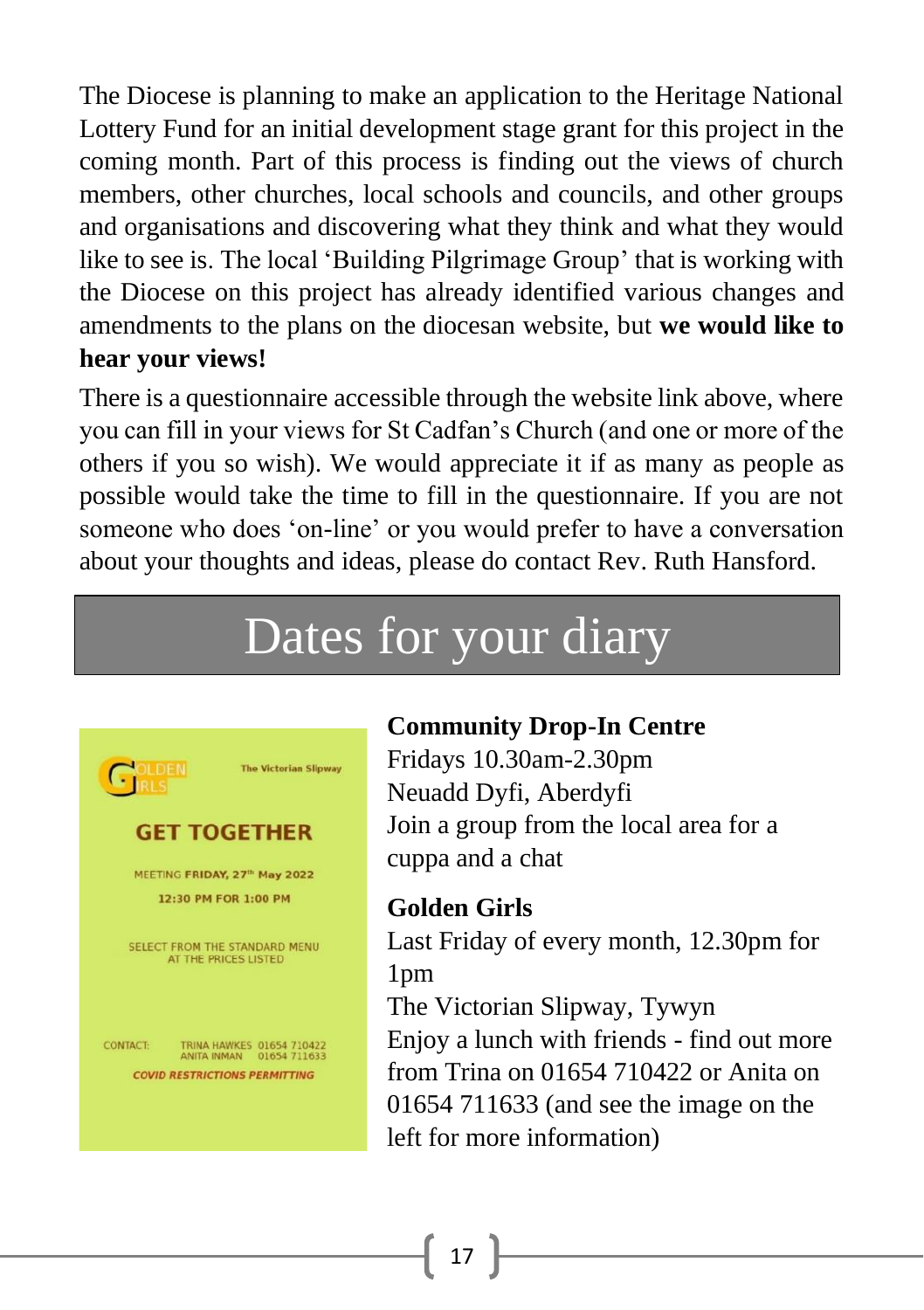### **Eco Ystumanner Group**

Friday 29th April, 10am 12 Maen Gwyn Street, Tywyn (Max and Linda's house)

#### **Panad and Prayer**

Friday 13th May 10.30am–11.30am St Cadfan's Church, Tywyn Everyone welcome

#### **Coffee Morning**

May Bank Holiday Monday 2nd May, 10am-12 noon St Cadfan's, Tywyn

#### **Coffee Morning** *(for the Ukraine Appeal)* Saturday 14th May, morning St Peter ad Vincula, Pennal

**Building Pilgrimage Group** Monday 16th May, 2pm St Cadfan's Church, Tywyn

**Bring-your-own picnic, Queen's Platinum Jubilee celebration** Sunday 5th June, 1.30pm The Marian, Pennal

#### **Pudding and Planning**  Tuesday 14th June, 7.30pm St Cadfan's Church, Tywyn Sharing ideas for Autumn and Christmas – everyone welcome

#### **Panad and Chat**

Friday 1st July 10.30am St Cadfan's Church, Tywyn For Church Officers

#### **Llwyngwril Summer Fete**

Saturday 6th August Fun for all the family – including a dog show For further information contact Ann Hackney on 01341 250534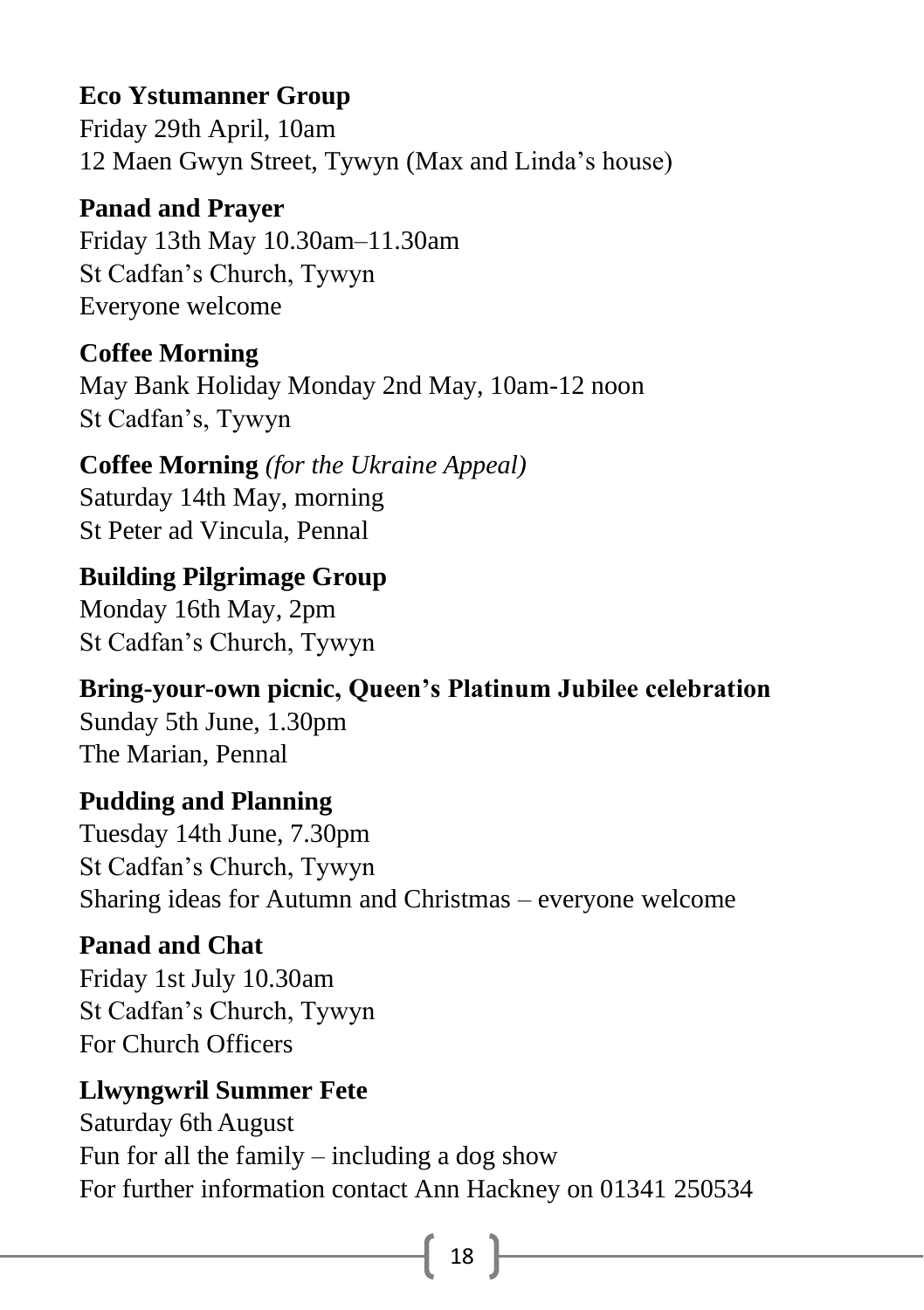# The Resurrection Bird



Did you know that according to Mediaeval traditions, the goldfinch was noted to be the Resurrection Bird?

It is said that, taking pity on Jesus carrying His cross, the goldfinch came down and plucked the thorns

from the crown of thorns to give ease and to help with His suffering. For that reason the face of the goldfinch is red.

The other colours were then given by Heaven for this act of grace: white for purity of intention, black to represent the night Jesus was in the tomb and the yellow, on the breast and wings signifying the colours of glory of the resurrection.

What it cost Christ and the British goldfinch to be pierced with thorns! – *Fiona Covington-Mann*

### Bro Ystumanner – now on social media!

We now have social media accounts for the entire ministry area – so if you are on Facebook or Instagram, please drop us a like or a follow!

Facebook – Bro Ystumanner Ministry Area [www.facebook.com/broystumanner](https://www.facebook.com/broystumanner/)

Instagram – Bro Ystumanner - @broystumanner [www.instagram.com/broystumanner](http://www.instagram.com/broystumanner)

> The deadline for the June newsletter will be Friday 20th May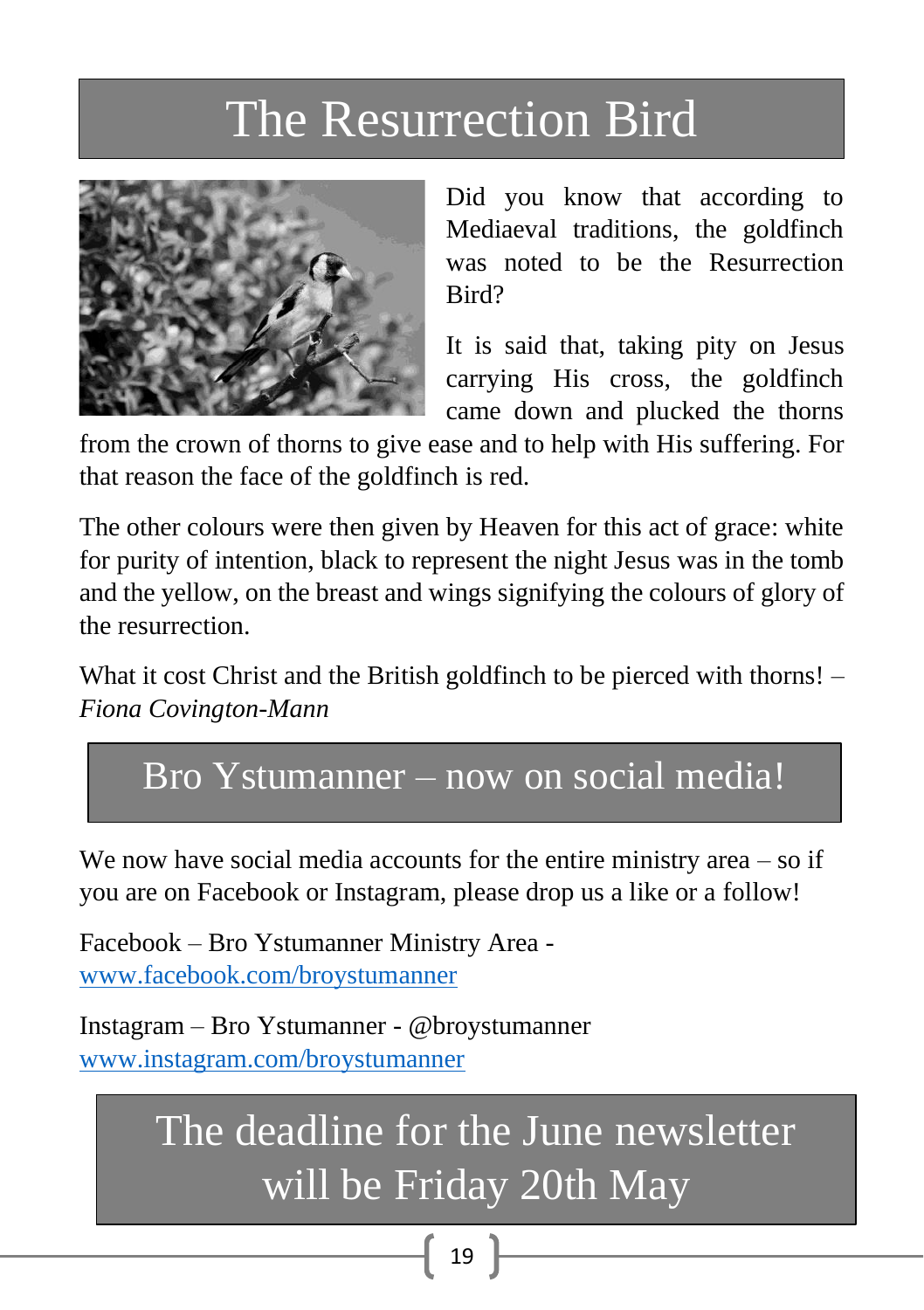# Services in our churches

| <b>Every Tuesday</b>                                  |                                                |                               |  |  |
|-------------------------------------------------------|------------------------------------------------|-------------------------------|--|--|
| 4pm                                                   | <b>Evening Prayer</b>                          | St Peter's, Aberdyfi          |  |  |
| <b>Every Wednesday</b>                                |                                                |                               |  |  |
| 10.30am                                               | <b>Holy Communion</b>                          | St Cadfan's, Tywyn            |  |  |
|                                                       | <b>Sunday 1st May, third Sunday of Easter</b>  |                               |  |  |
| 10am                                                  | Morning Worship                                | St Peter ad Vincula, Pennal   |  |  |
| 10am                                                  | <b>Holy Communion</b>                          | St David's, Abergynolwyn      |  |  |
| 11.15am                                               | Holy Communion                                 | St Mary & St Egryn, Llanegryn |  |  |
| 11.15am                                               | Morning Worship                                | St Peter's Aberdyfi           |  |  |
| 11.15am                                               | Holy Communion                                 | St Cadfan's, Tywyn            |  |  |
| <b>Sunday 8th May, fourth Sunday of Easter</b>        |                                                |                               |  |  |
| 9.30am                                                | <b>Holy Communion</b>                          | St Celynnin's, Llwyngwril     |  |  |
| 10am                                                  | <b>Holy Communion</b>                          | St Peter ad Vincula, Pennal   |  |  |
| 11am                                                  | Holy Communion                                 | St Cynon's, Fairbourne        |  |  |
| 11am                                                  | Zoom Service*                                  |                               |  |  |
| 11.15am                                               | Morning Worship                                | St Peter's, Aberdyfi          |  |  |
| 11.15am                                               | Morning Worship                                | St Cadfan's, Tywyn            |  |  |
|                                                       | <b>Sunday 15th May, fifth Sunday of Easter</b> |                               |  |  |
| 10am                                                  | Morning Worship                                | St Peter ad Vincula, Pennal   |  |  |
| 10am                                                  | Morning Worship                                | St David's, Abergynolwyn      |  |  |
| 11.15am                                               | Morning Worship                                | St Mary & St Egryn, Llanegryn |  |  |
| 11.15am                                               | Morning Worship                                | St Peter's, Aberdyfi          |  |  |
| 11.15am                                               | <b>Holy Communion</b>                          | St Cadfan's, Tywyn            |  |  |
|                                                       | <b>Sunday 22nd May, Rogation Sunday</b>        |                               |  |  |
| 9.30am                                                | Morning Worship                                | St Celynnin's, Llwyngwril     |  |  |
| 10am                                                  | <b>Holy Communion</b>                          | St Peter ad Vincula, Pennal   |  |  |
| 11am                                                  | Morning Worship                                | St Cynon's, Fairbourne        |  |  |
| 11.15am                                               | <b>Holy Communion</b>                          | St Peter's, Aberdyfi          |  |  |
| 11.15am                                               | All-Age Worship                                | St Cadfan's, Tywyn            |  |  |
| Thursday 26th May, Ascension Day                      |                                                |                               |  |  |
| 7.30pm                                                | <b>Holy Communion</b>                          | St Cadfan's, Tywyn            |  |  |
| <b>Sunday 29th May, Sunday after Ascension Sunday</b> |                                                |                               |  |  |
| 11am                                                  | All-Age Worship                                | St Cynon's, Fairbourne        |  |  |
| 11.15am                                               | Holy Communion                                 | St Peter's, Aberdyfi          |  |  |
| 11.15am                                               | <b>Holy Communion</b>                          | St Cadfan's, Tywyn            |  |  |
| 6pm                                                   | <b>Evening Worship</b>                         | St Peter ad Vincula, Pennal   |  |  |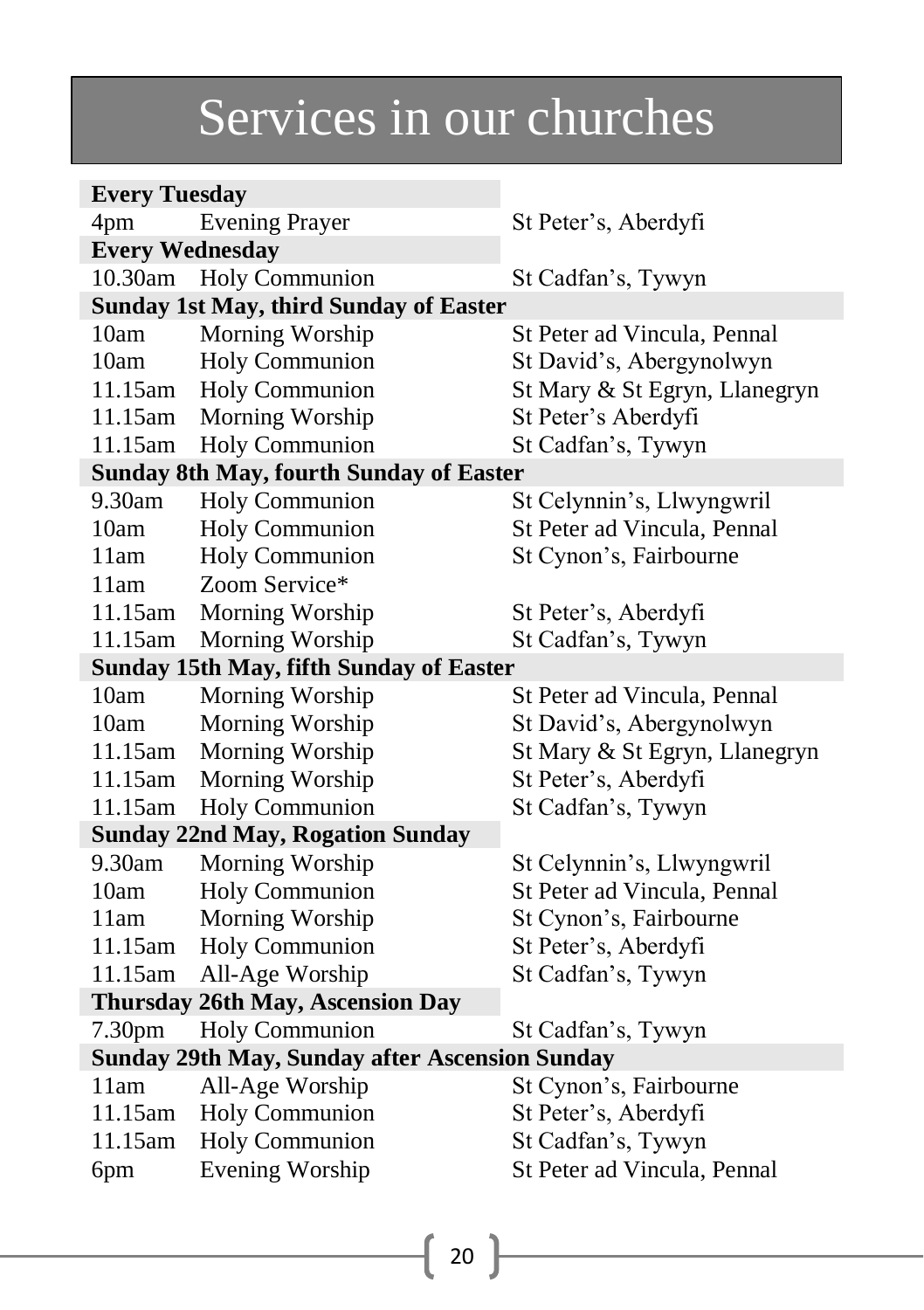\*The online Zoom Service is open to everyone. To take part, please contact Paul Inman (paul.pninman@gmail.com) so he can email you the link.

Please safeguard your health and the health of others. Please do not attend a service if you have symptoms of coronavirus or have a positive test. Hand sanitiser and masks are provided in our churches. Mask-wearing in churches, where ventilation is limited, continues to be a sensible measure to reduce the risk of spreading a range of respiratory infections. Please be respectful of any local measures made according to local circumstances. Thank you for your support and your consideration of others.

# A note from the editor

Thank you so, so much to everyone who has taken the time to get in touch with me since I took over as editor of the newsletter. I really appreciate your thoughts and suggestions, and it's been great to get contributions from more people across the Ministry Area. If you're thinking of writing something, please don't be shy – drop me an email and I'll be more than happy to help you talk through an idea or suggest ways you might be able to write about a particular topic you care about.

And a quick housekeeping observation – I'm usually very quick to respond to emails or messages, but in May my out-of-office will be on as I'm having a few weeks off when Julian and I get married! Never fear, though - I'll be back at my desk in time to edit the June newsletter.

With all good wishes,

Carrie [broystumannernewsletter@gmail.com](mailto:broystumannernewsletter@gmail.com)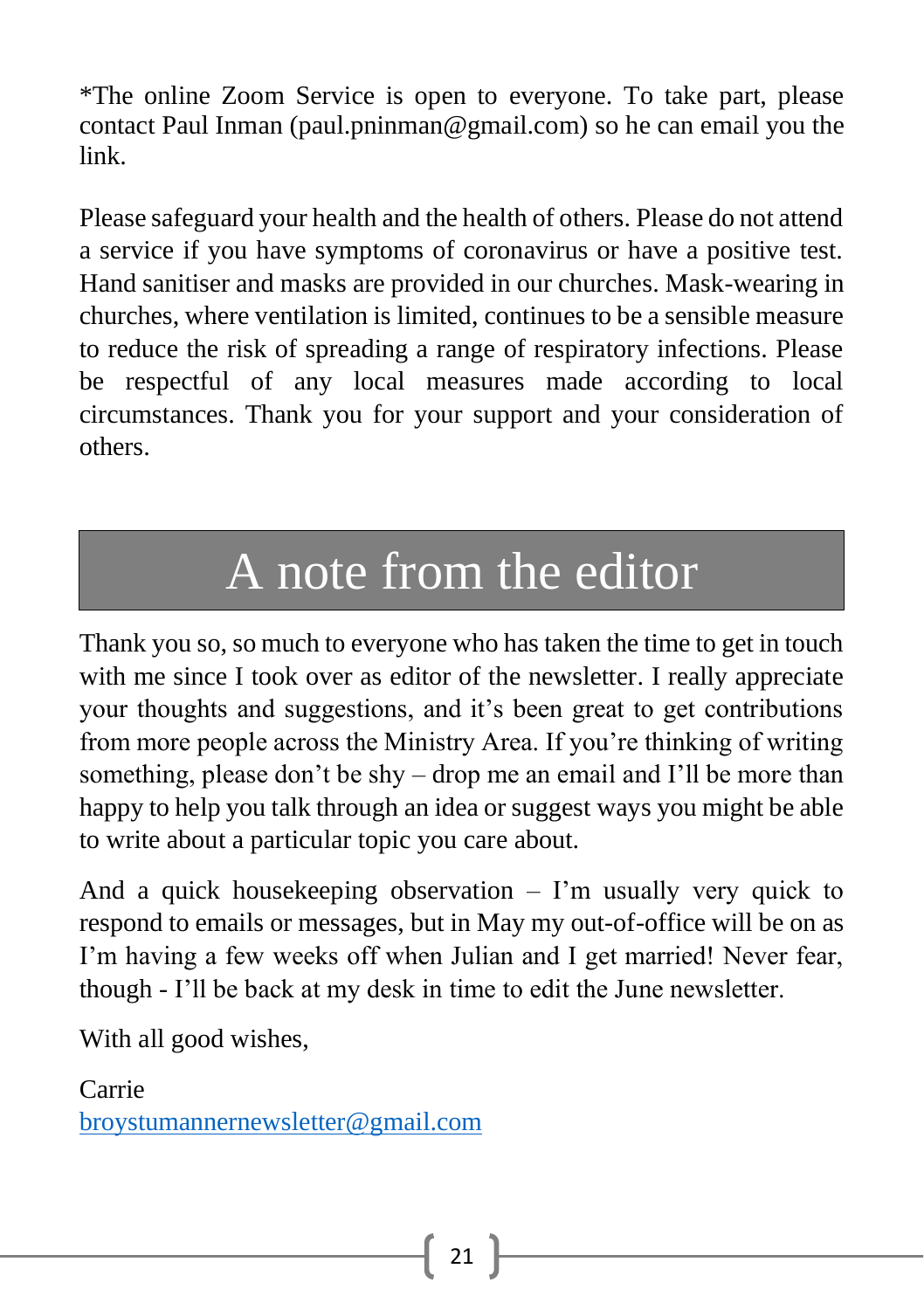| Contacts                    |                             |                          |  |  |  |
|-----------------------------|-----------------------------|--------------------------|--|--|--|
| Vicar and                   | <b>Rev Dr Ruth Hansford</b> | 01654 710255             |  |  |  |
| Ministry Area               | Y Ficerdy                   | ruthhansford@            |  |  |  |
| <b>Team Leader</b>          | <b>Ffynnon Arian</b>        | esgobaethbangor.net      |  |  |  |
|                             | Tywyn                       |                          |  |  |  |
|                             | Gwynedd                     |                          |  |  |  |
|                             | <b>LL36 9BF</b>             |                          |  |  |  |
| <b>Retired Clergy</b>       | Revs Celia & Nigel Adams    | 01654 711604             |  |  |  |
|                             | Revs Mary & George Bolt     | 01341 422006             |  |  |  |
|                             |                             |                          |  |  |  |
|                             |                             |                          |  |  |  |
|                             |                             |                          |  |  |  |
|                             | Rev Christina ten Wolde     | 01654 767047             |  |  |  |
| Non-Stipendiary<br>Minister |                             |                          |  |  |  |
|                             |                             |                          |  |  |  |
| Non-Stipendiary             | <b>Rev Steve Rollins</b>    | 01654 288538 /           |  |  |  |
| Curates                     |                             | 07594 976699             |  |  |  |
|                             |                             | steverollins@cinw.org.uk |  |  |  |
|                             |                             |                          |  |  |  |
|                             | Rev George Williams         | 01341 250204             |  |  |  |
| Readers                     | Meryl Gover                 |                          |  |  |  |
|                             | Sue Whitehouse              |                          |  |  |  |
| Ministry Area               | Fiona Covington Mann        | 01654 711892             |  |  |  |
| Safeguarding                |                             |                          |  |  |  |
| Officer                     |                             |                          |  |  |  |
| <b>Bro Ystumanner</b>       | Scott Taylor                | www.broystumanner.com    |  |  |  |
| <b>Website Manager</b>      |                             | 07790 442103             |  |  |  |
| Newsletter editor           | Carrie Dunn                 | scottptaylor@icloud.com  |  |  |  |
|                             |                             | broystumannernewsletter  |  |  |  |
|                             |                             | @gmail.com               |  |  |  |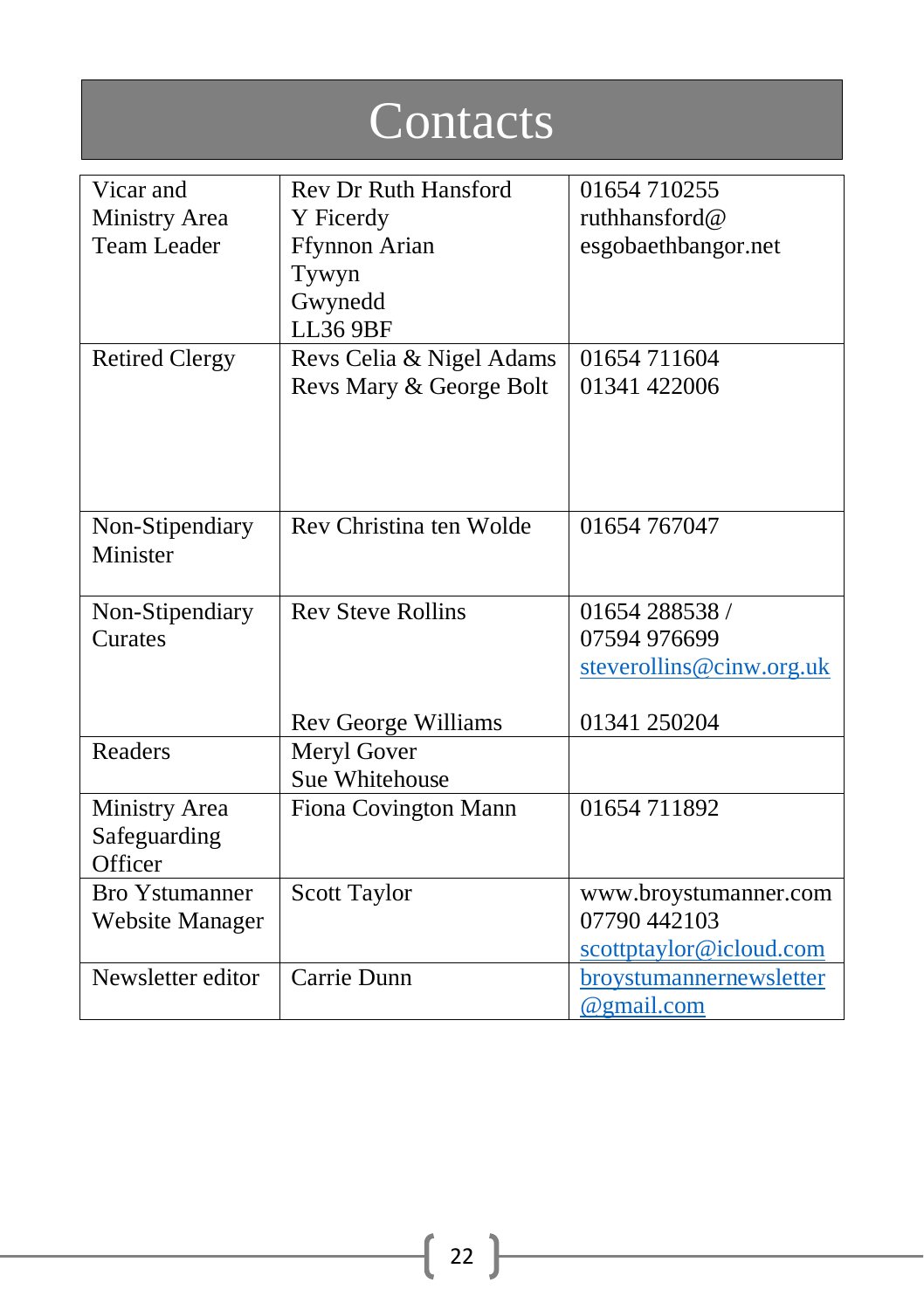| Aberdyfi, St Peter                 |                             |               |  |
|------------------------------------|-----------------------------|---------------|--|
| Churchwardens                      |                             |               |  |
| Emeritus                           | <b>Eluned Fowles</b>        | 01654 767570  |  |
| Deputy                             | <b>Alison Sayes</b>         | 01654 767474  |  |
|                                    |                             |               |  |
| Abergynolwyn, St David             |                             |               |  |
| Churchwarden                       | Janet Wright                | 01654 782632  |  |
|                                    |                             |               |  |
| Fairbourne, St Cynon               |                             |               |  |
| Representative                     | <b>Rev George Williams</b>  | 01341 250204  |  |
| Llanegryn, St Mary & St Egryn      |                             |               |  |
| Churchwardens                      | Dianne Bishton              | 01654 710630  |  |
|                                    | William Williams Wynne      |               |  |
|                                    |                             |               |  |
| Llanfihangel y Pennant, St Michael |                             |               |  |
| Vicar                              | <b>Rev Dr Ruth Hansford</b> | 01654 710255  |  |
| Llwyngwril, St Celynnin            |                             |               |  |
| Churchwardens                      | Ann Hackney                 | 01341 250534  |  |
| Pennal, St Peter ad Vincula        |                             |               |  |
| Churchwardens                      | Hugh Ramsbotham             | 01654 702121  |  |
|                                    | <b>Alan Fisher</b>          |               |  |
|                                    |                             |               |  |
| Tywyn & Bryncrug, St Cadfan        |                             |               |  |
| Churchwardens                      | <b>Charles Benedetto</b>    | 01654 710640/ |  |
|                                    |                             | 07707 483612  |  |
|                                    | John Vaughan Jones          | 01654 712116  |  |
| <b>Warden Emeritus</b>             | Meryl Gover                 | 01654 710135  |  |
| Sacristan                          | Linda Birchenough           | 01654 288473  |  |
| Organist                           | Gwenda Graham               | 01654 710044  |  |
| <b>Flowers</b>                     | <b>Margaret Evans</b>       |               |  |
| Prayer Group                       | Sue Yeomans                 | 01654 710658  |  |
| Verger                             | <b>Clive Edwards</b>        |               |  |